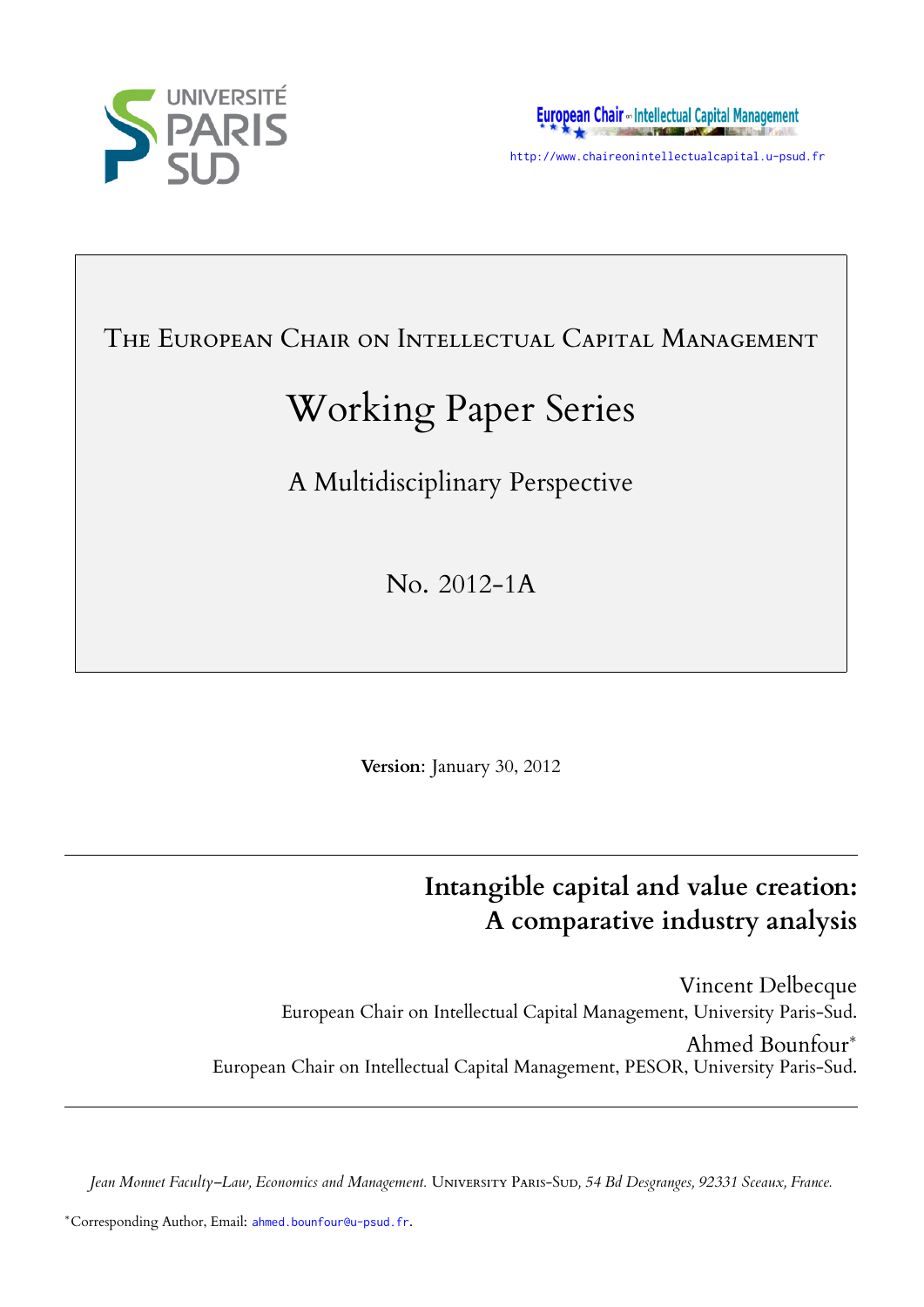#### **ABSTRACT**

This paper investigates the effect of intangible assets on value creation for sixteen French industries from 1980 to 2007. This work is based on original intangible investment data build from the French national accounts and encompassing a wide variety of assets. Our research yields several results. First, data analysis shows that, despite common thought, manufacturing industries are more intangible intensive than service industries. Second, by estimating aggregate and industry-level production functions, we find that the contribution of intangible assets are highly heterogeneous across industries. While the car industry, consumption good industry and financial services use these assets efficiently, the picture is less clear for other industries.

The productivity slowdown experienced by developed economies during the 1990's has been challenging for both economists and national accountants. While all industries started to extensively integrate computing and software into their production processes, economic performance and related productivity did not match expectations. One potential reason proposed by Nakamura (2003) was that the measurement of the economy was not accounting for all forms of capital and more precisely, intangible capital. R&D capital has long been considered as an asset (rather than an expense) by economists. In national accounting manuals however, R&D only appeared as an investment in the 2008 version of the System of National Accounts (SNA) (United Nations (2008)). This gap between accounting references and applied research has widened when Corrado, Hulten and Sichel (2005) (CHS, thereafter) proposed a list of intangible items that could be considered as assets due to their lifespan and their ability to remain in the production process. While the national accounts include software, database, artistic originals, and mineral exploration in the Gross Fixed Capital Formation account (GFCF), the authors propose to extend this list to R&D, advertising, organisation capital, continuous training and financial innovation.

Estimations of potential intangible capital have been implemented in several countries such as the US (CHS (2005, 2009), the UK (Giorgio-Marrano et al. (2009)), Japan (Fukao et al. (2009)), the Netherlands (Rooijen-Horsten et al. (2008)), France (Delbecque & Nayman (2010)), Sweden (Edquist (2009)). Referring to these studies, intangible investment could amount up to 11% of GDP and its effect on productivity and growth, although highly heterogeneous across countries, is far from negligible.

Macro estimations and analyses are interesting in comparing structures and performance across countries. However, heterogeneity arising within countries (i.e. across industries) is challenging and requires attention in order to properly assess intangible assets efficiency as well as appropriate innovation policy tools (Delbecque &

Bounfour (2011)). Indeed, while innovation goals are set at the national level or supra-national level (the Lisbon agenda applies to all EU countries), industry specificities may require more disaggregate evaluation and policy tools. Industries differ not only in production processes but also in inputs requirement. In addition, given the multiple forms of innovation, the detailed analysis of distinct intangible assets as well as asset combination has to be addressed (Laranja et al. (2008)).

Industry level analysis raises three questions. First, what are industries' investment and innovation patterns, and how do they differ between industries? Second, how does intangible capital contributes to values creation? Third, what are the implications in terms of innovation policy?

Indeed, although innovation could arise in all industries, it might take heterogeneous forms and should be clearly identified. Moreover, such analytical work needs reliable intangible capital data at the industry level. To our knowledge, industry-level analyses have hardly been launched, except by Crass et al. (2010) and Edquist  $(2011).$ 

We contribute to the empirical literature by implementing an industry-level analysis on French data. Based on French national statistics data, we estimate intangible investment for 118 industries, including public administrations. Using homogeneous data allows for reliable and comparable information across industries and items. We then assess the contribution of intangible capital alongside with tangible capital and labour on manufacturing and service industries separately as well as on individual industries.

The paper is organised as follows. Section 1 presents the methodology and the data sources. Section 2 details investment data features. Section 3 implements an advanced statistical analysis of assets combination. The contribution of input factors to value creation is analysed in section 4 before concluding.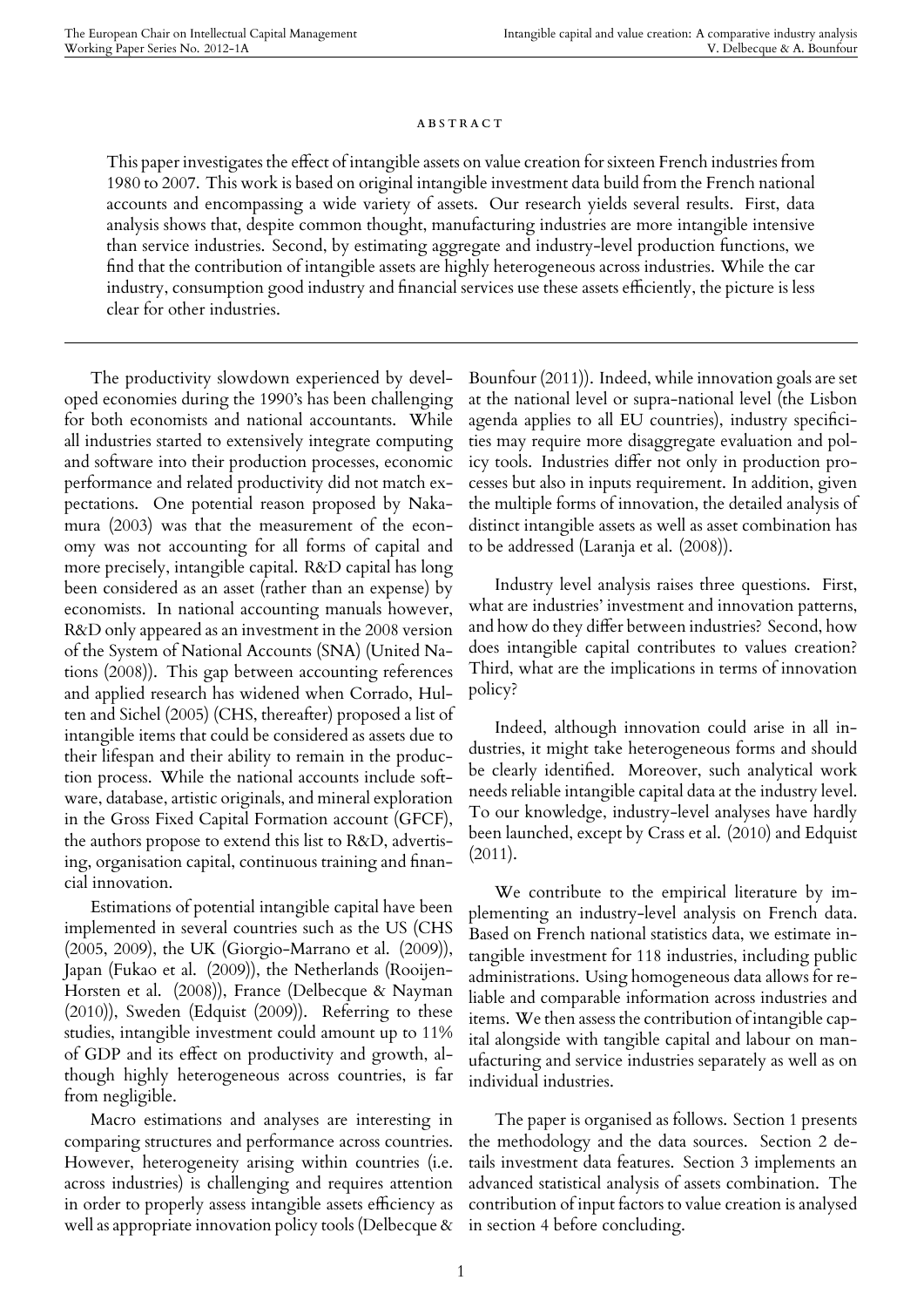### **1 Methodology and data sources**

#### **1.1 Production function estimation**

The need for implementing efficient innovation policies implies that innovation tools are clearly identified and that their contribution to value creation has been assessed. We focus on this particular goal by applying new intangible asset data to a industry-level Cobb-Douglas production functions. Moreover, as we might suspect different patterns and contributions of innovation across industries, accounting for industry heterogeneity is of prime interest. So far, innovation policies have mainly been focusing on R&D as the main innovation driver , excluding de facto other type of innovation more related to processes than products (Moncada-Paternò-Castello et al., 2010, Delbecque & Bounfour (2011)). Moreover, not accounting for industries specificities would lead to inappropriate, even, counterproductive policies.

In the CHS framework, we assume that value-added (*Y* ) results from a combination of not only labour (*L*) and tangible capital (*K*) but also intangible capital (*I*):

$$
Y = F(K, L, I) \tag{1}
$$

We implement a three-factor Cobb-Douglas production function in order to characterise production patterns<sup>1</sup>:

$$
Y = A L^{\alpha} K^{\beta} I^{\gamma} \tag{2}
$$

[U](#page-2-0)sing the log-linear form of the production function:

$$
logY = logA + \alpha logL + \beta logK + \gamma logI
$$
 (3)

where  $\alpha$ ,  $\beta$  and  $\gamma$  are parameters to be estimated.

#### **1.2 Intangible investment**

Relying on the Corrado, Hulten & Sichel (2005) measurement framework, and following Delbecque & Nayman (2010) and Delbecque & Bounfour (2011), we build industry-level intangible data based on the French input/output table from the INSEE (Institut National de la Statistique et des Etudes Economiques). The INSEE provides input/output tables for 118 crossed industries and products between 1999 and 2008². This provides us with very detailed data on both the types of products (or assets) acquired and the distribution of acquisition by industry. Prior to 1999, data are availa[bl](#page-2-1)e at a 36-industry level.

The CHS framework identifies 13 intangible items that could be capitalised, including software, database, advertising, R&D, artistic originals, architecture and engineering design, mineral exploration, advertising, market research, organisation capital (acquired and internally produced), financial innovation and continuous training. In the French NES 118 classification, 10 of these items are individually measured either as investment or as spending (Table 1).

The measurement of the remaining items relies on labour or tax data. More precisely, in the French national accounts, software, artistic originals, architecture, engineering design and mineral exploration are already recorded as investment. We thus use these data without any modification.

Continuous training is estimated using firms' tax forms covering spending in training. Firms can choose between providing training directly to their employees or pay a "training tax" in order to fund indirect training provided by training centres. The fiscal administration thus asks firms to declare the amount spent on training in a specific tax form.

Internally produced advertising and organisation capital, and financial innovation are estimated using labour surveys (Enquête Emplois and Enquête Emplois en Continu) provided by the INSEE. These surveys describe, amongst other, employment and wages at the NACE 4-digit level detailing 412 occupations in the French PCS occupation classifications<sup>3</sup>.

The baseline assumption made in the CHS framework is the following. A number of intangible items are considered as intermediate consumpti[on](#page-2-2) despite their capacity to remain in the production process longer than a year, just as assets do. As a consequence, spending in these items should be considered as investment rather than consumption.

Intangible investment is estimated in a two-step process. First, for each item proposed by CHS, and following Delbecque & Nayman (2010), we estimate the share of each item's consumption that could be capitalised. Second, in order to disaggregate investment at the industry level, we estimate the share of each industry in total consumption and apply the same share to investment. The 118-industry disaggregation level is available from 1999 to 2008. We estimate data back to 1980 assuming constant share of 118-level industries in upper categories (36 categories). Same methodology applies for years 2009 and 2010.

<sup>&</sup>lt;sup>1</sup> Note that we do not assume any restriction on returns to scale.

² Industries and products are identified using the French NES classification. The French input/output tables used to build intangible investment data here are no longer available on the statistics office website since the change in reference year in 2011. New I/O data are not publicly available at such a detailed level.

<span id="page-2-2"></span><span id="page-2-1"></span><span id="page-2-0"></span> $^3$  http://www.insee.fr/fr/methodes/default.asp?page=nomenclatures/pcsese/pcsese2003/pcsese2003.htm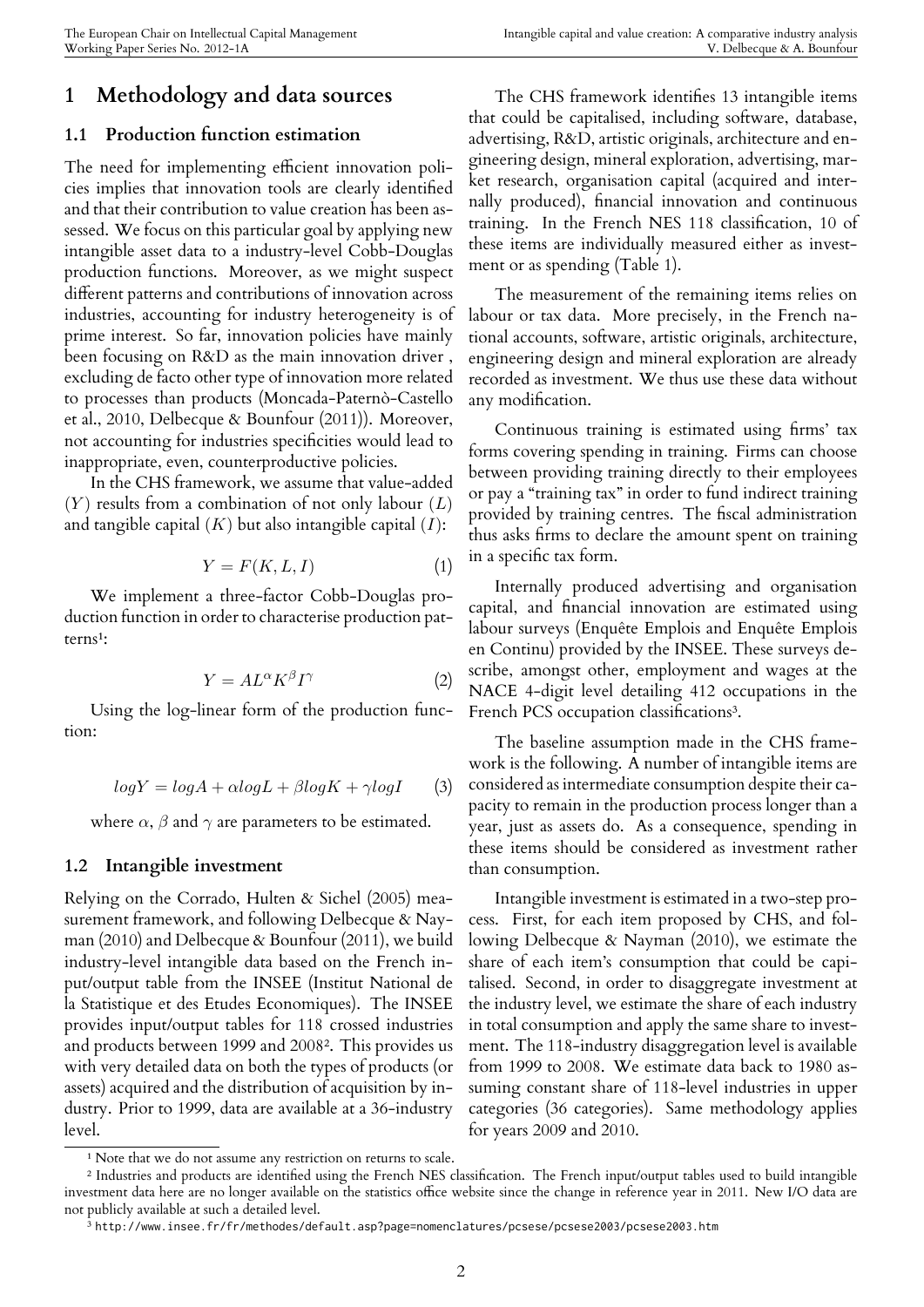| Item                                | Data source                          | Assumed<br>share<br>of<br>in<br>total<br>investment<br>spending | Depreciation<br>rate of asset | Already in the<br>French GFCF<br>account |
|-------------------------------------|--------------------------------------|-----------------------------------------------------------------|-------------------------------|------------------------------------------|
| Software (produced and purchased)   | <b>GFCF</b> account                  |                                                                 | 0,32                          | yes                                      |
| Database                            | I/O tables                           | 100.00%                                                         | 0,32                          | no                                       |
| Artistic originals                  | GFCF account                         |                                                                 | 0,2                           | yes                                      |
| Architecture and engineering design | <b>GFCF</b> account                  |                                                                 | 0,2                           | yes                                      |
| Mineral exploration                 | <b>GFCF</b> account                  |                                                                 | 0,2                           | yes                                      |
| R&D                                 | I/O tables                           | 100.00%                                                         | 0,2                           | no                                       |
| Advertising (purchased)             | I/O tables                           | 80.00%                                                          | 0.6                           | no                                       |
| Advertising (produced)              | Enquête<br>Emploi<br>(labour survey) | 50% of total cost                                               | 0.6                           | no                                       |
| Market research                     | I/O tables                           | 100.00%                                                         | 0.6                           | no                                       |
| Organisation capital (purchased)    | I/O tables                           | 50.00%                                                          | 0,4                           | no                                       |
| Organisation capital (produced)     | Enquête<br>Emploi<br>(labour survey) | 20% of total cost                                               | 0,4                           | no                                       |
| Continuous training                 | Training tax forms                   | 90% of total training<br>cost declared                          | 0,4                           | no                                       |
| Financial innovation                | Enquête<br>Emploi<br>(labour survey) | 20% of total cost                                               | 0,2                           | no                                       |

Source: Delbecque & Nayman (2010), Giorgio-Marrano, Haskel & Wallis (2009).

### **1.3 Intangible capital**

Once investment data are estimated, we build intangible capital stocks using the following assumptions. First, investment data are deflated using product-level price indexes provided by INSEE. Using disaggregated price indexes is more accurate than overall value-added price index since intangible items prices (mostly related to service industries) have been growing faster than the rest of the economy since the 1990's. Second, in order not to underestimate capital stocks in early years, we linearly estimate investment back to 1970 in order to build a non-zero initial stock in 1980. Third, we build capital stocks using perpetual inventory method with depreciation rates taken from Giorgio-Marrano et al. (2009)<sup>4</sup>.

### **1.4 Tangible capital, value-added and labour**

Tangible capital stocks, value-added and labour dat[a](#page-3-0) are provided by the STructural ANalysis (STAN) database from the OECD. The database provides us with NACE 1-digit industry level deflated tangible capital stocks and value-added as well as total labour (including selfemployment) given in full time equivalent. These data are originally collected from national statistics offices by the OECD. Data are available since 1980 to 2007 on an annual basis.

ent classification and different levels of aggregation, we first aggregate intangible investment data at the French NES 16-industry level and transpose the NACE classification into NES in order to merge properly the two datasets. Although we waste detailed information when aggregating industries, that allows for clearer picture in data description. Moreover, the aggregation level of data in the STAN database does not allow for a more detailed information.

### **2 Investment structures and trends**

It has long been argued that the increase in service activities in developed economies should lead to a joint increase in so-called "knowledge-intensive" or intangible inputs in the economy. The rationale being that service industries could be more intangible intensive than manufacturing industries. This holds true in absolute terms for some service industries, such as the business activities industry (NACE  $74$ )<sup>5</sup> or the financial services industry (NACE64, 65 and 66) compared to other manufacturing industries (Figure 1).

However in relat[iv](#page-3-1)e terms, the picture is very different. When expressed in share of value-added, intangible investment in service industries are particularly low compared to manufacturing industries (Figure 2).

As intangible capital data and OECD data use differ-

⁴ We assume equal product-specific depreciation rates across industries.

<span id="page-3-1"></span><span id="page-3-0"></span>⁵ As mentioned in Section 1 industries are categorised following the French NES classification. In order to ease the reading, we relate these industries to the closest corresponding NACE industries.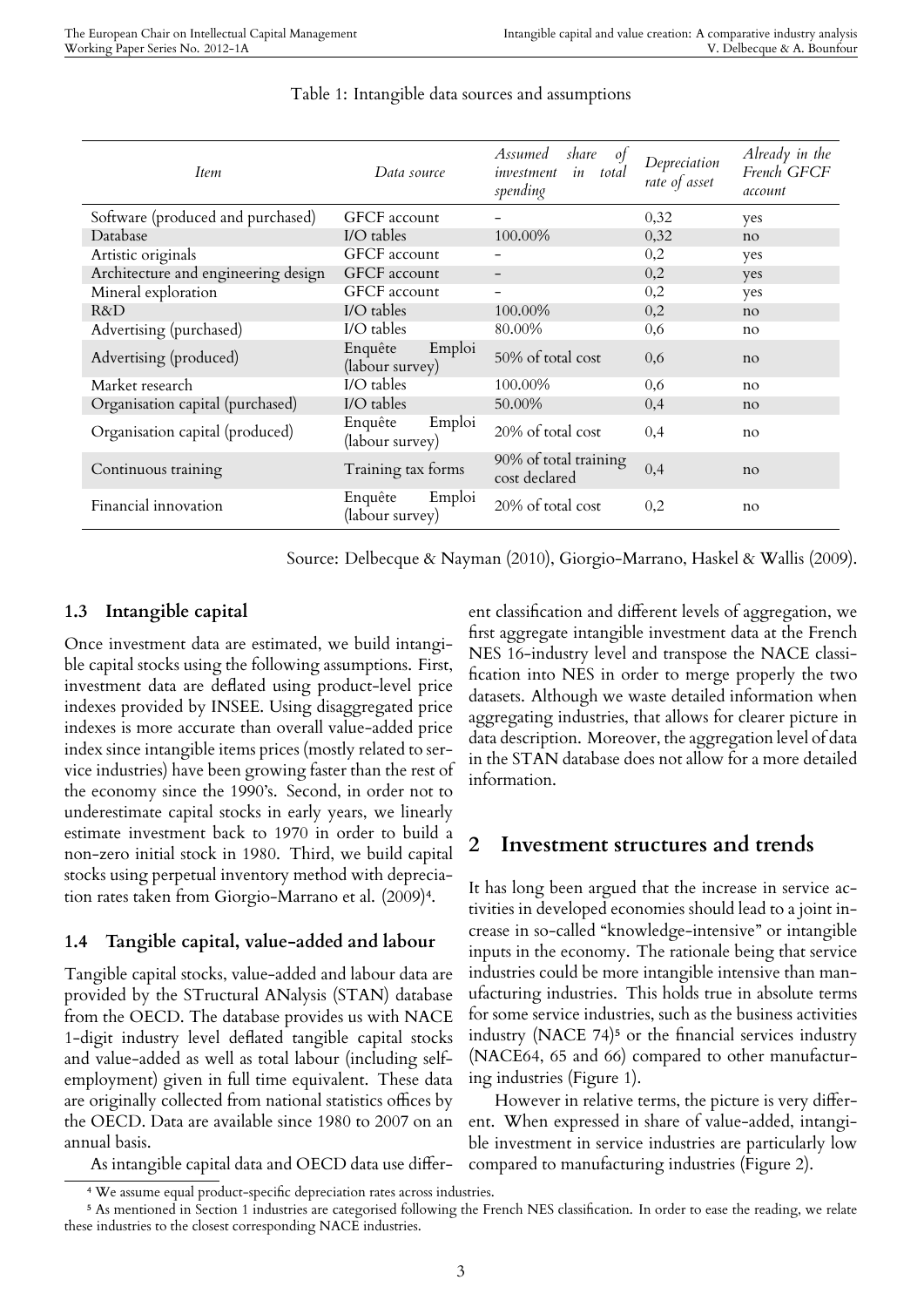

Figure 1: Intangible investment in 2007 (constant million Euros)

Source: Authors' calculations.

Figure 2: Tangible and intangible investment in share of value-added in 2007 (constant terms)



Tang. invest Intang invest

Source: Authors' calculations.

The car industry, the intermediate good industry and the consumption good industry are particularly intensive in intangible investment. More surprisingly, while service industries are supposed to be more intangible than tangible intensive we find strictly the opposite fact. In service industries (wholesale and retail trade, financial services, business activities and personal services) the budget dedicated to intangible investment is comparable to the amount invested in tangible capital. Meanwhile, in manufacturing industries (except extractive activities), investment in intangible capital is at least equal to investment in tangible capital, up to 6 times higher in the

consumption good industry.

When expressed in terms of investment per employee the picture is, again, slightly different. Manufacturing industries being more labour intensive then service industries, differences in investment relative to labour are less pronounced than in the previous picture. Still, the manufacturing industry is more capital intensive than other industries (Figure 3). The real estate industry is not displayed on this figure. Tangible investment in the real estate industry is particularly high since it invests massively buildings for renting.

These first figures give a overall view of investment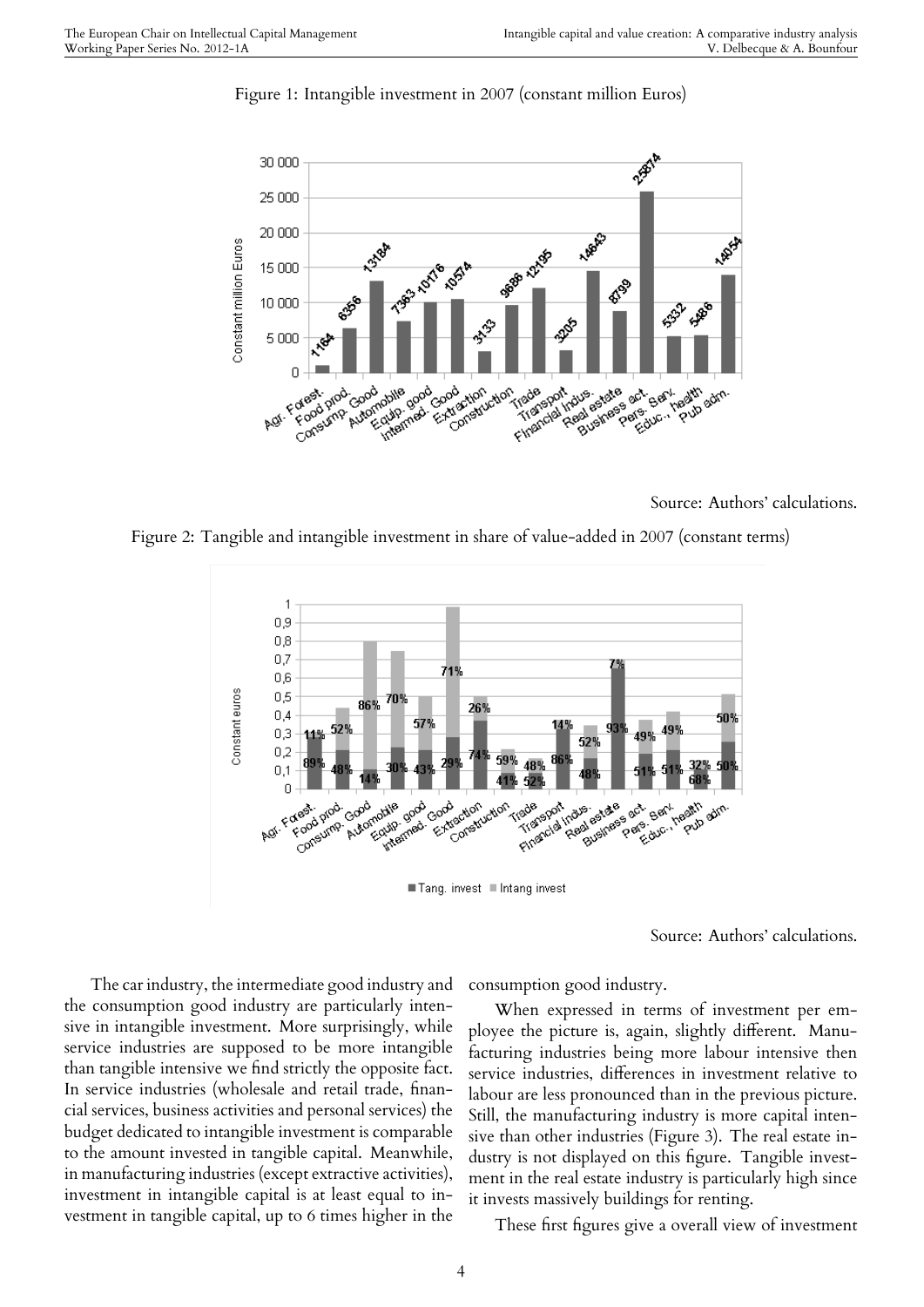

Figure 3: Tangible and intangible intensity relative to labour input in 2007

Tang. Investment III Intang. Investment

Source: Authors' calculations.

at the industry level and particularly concerning the distribution between tangible and intangible investment. We now go more in detail into the structure of investment at the 16-industry level. For each industry, we detail the share of each item in total intangible investment (Figure 4). As shown in Figure 4, investment structure is highly industry-specific. Manufacturing industries invest mainly in R&D, while relatively less in software and organisation compared to service industries. This yields two implications. First, when intangible investment is treated as an homogeneous aggregate much information are missing since it is made of several different items. Second, when dealing with investment performance, the industry-level analysis is of particular interest since investment structure differ widely across industries.

In dynamic terms, intangible investment has been increasing since 1980 in all industries. However, differences in growth path emerge between some of them. Within manufacturing industries, the case of the car industry in particularly striking. While investment was at the same level and has been increasing at the same pace as in the consumption good and intermediate good industries until the mid 1990's, it has been decreasing (relative to value-added) by 25% between 1993 and 2000. This sharp fall is mainly due to a comparable decrease in R&D investment by the car industry during the 1990's.

One mechanical explanation for this trend is the strong increase in output and value-added in the car industry during these years (+60% between 1996 and 2000), consequently, as investment grew slower than value-added, the ratio decreased. However, it also shows



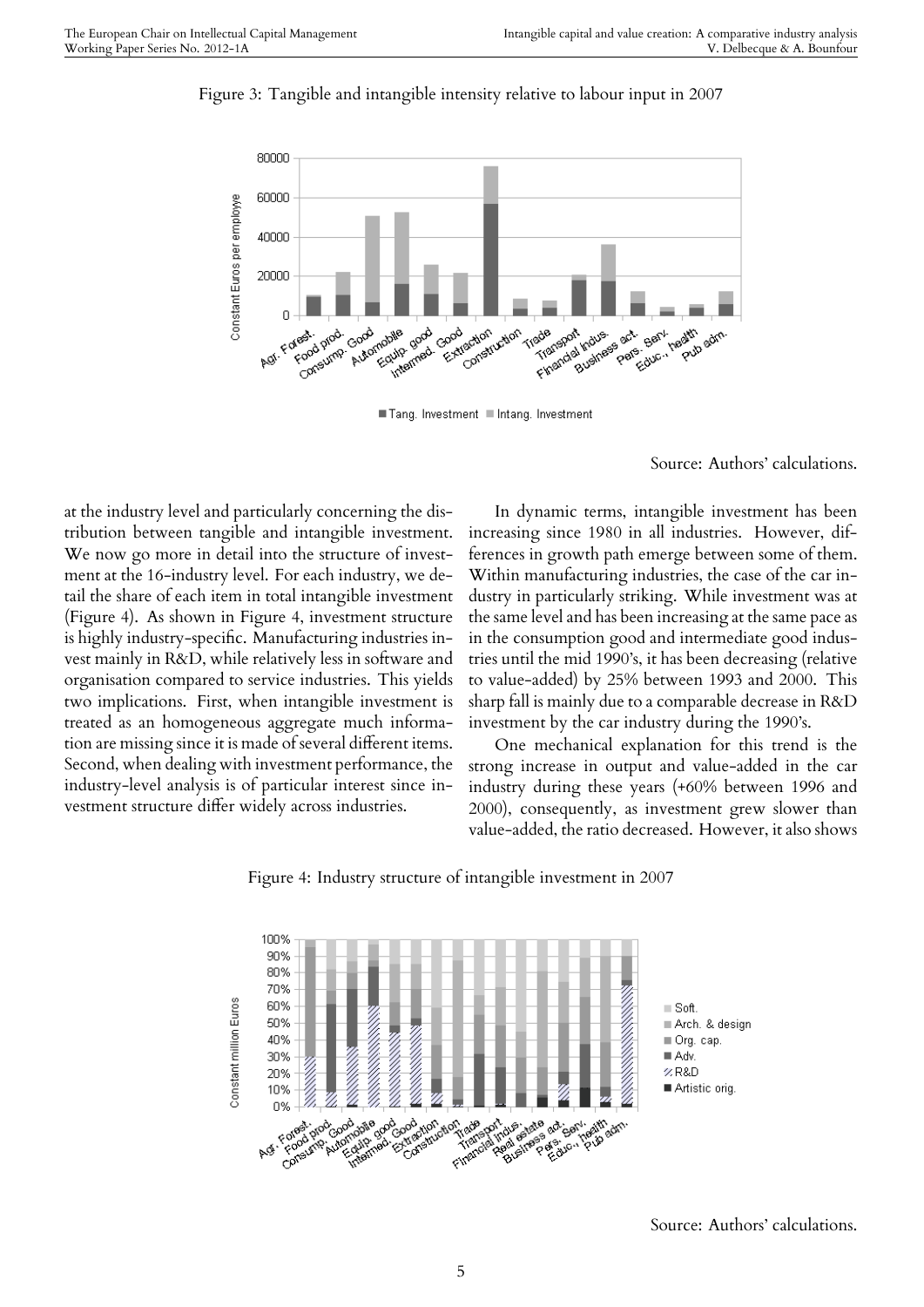Figure 5: Intangible investment relative to value-added in main manufacturing industries



-- Consump. Good -- Automobile -Equip. good -Intermed. Good

Source: Authors' calculations.

Figure 6: Intangible investment in share of value-added in main service industries



Source: Authors' calculations.

that despite a strong rise in value creation, the investment in innovative products and processes in the the French car industry has not been promoted.

The increasing trend of intangible investment is also clear in the service industry. The financial industry has experienced a strong rise in investment during the 1990's, mainly due to the increase in computer software in the production process. Personal services industry is also increasingly intangible, more than all other service industries.

The business activity industry displays a slightly different picture. Intangible investment has risen faster than in the other industries during the 1980's but has remained constant relative to value-added since the early 1990's.

### **3 Advanced analytical study**

So far we have characterised intangible items individually. However, complementarity and combinations between assets could arise and thus need to be assessed. We now draw a more detail picture of intangible assets running a principal component analysis in order to highlight combined characteristics amongst items.

### **3.1 Overall principal component analysis**

Using the partial correlation matrix (accounting for partial effect of time trend) we find that the first three principal components account for more than 80% of total dispersion (Appendix A).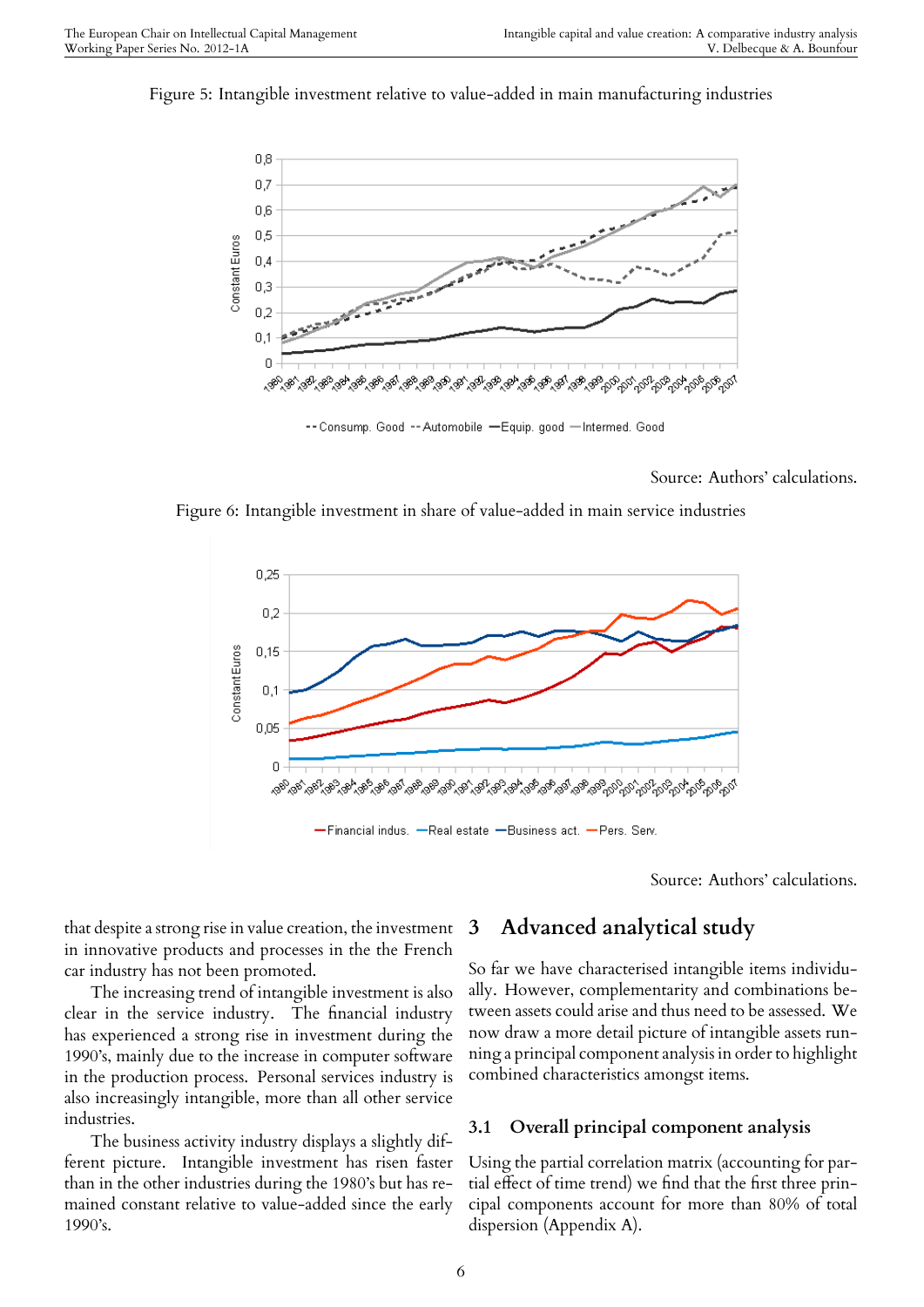All variables have positive coefficients in the first principal component (PC, thereafter). However, advertising and R&D have very low coefficients in this index. Advertising is the most important items of the second component with a very high coefficient (0,83), followed by software. The third component is mainly based on the R&D item, again with a very high coefficient (0,94). Following, we define three indexes, an overall index, an advertising index and an R&D index.

Figures 7 and 8 display the individual dispersion on the first and second principal component and the first and third principal component respectively. On the first principal plane, the business services industry is high on the first axis due to high overall innovation index followed by other service industries (Trade, real estate, financial services, public administration or personal services). Owing to this ranking, the car industry, the extraction industry, equipment, intermediate and con-

Figure 7: Plot of industries on the first principal plane



Source: Authors' calculations.

Figure 8: Plot of industries on the second principal plane



Source: Authors' calculations.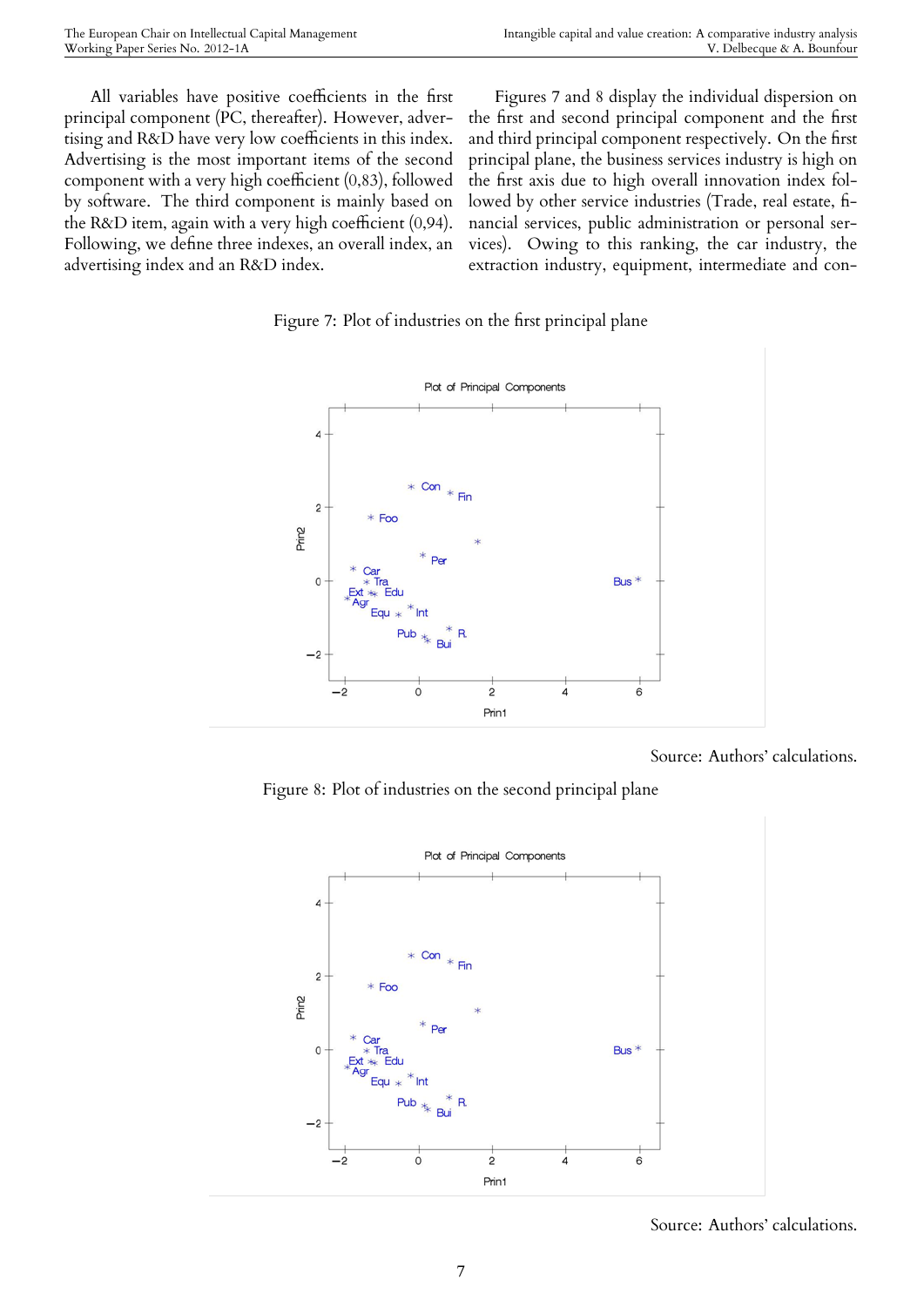sumption good industries are little innovative due to the small weight of R&D in the overall index. On the second axis displaying advertising index, food industry, consumption goods industry and trade industry rank high due to large advertising assets. Financial services and personal services also have high score due to significant investment and assets in software.

The second principal plane displays the industry dispersion on the first and the third component. The vertical axis represents R&D-driven innovation index. There is a clear distinction between manufacturing industries (consumption goods, intermediate goods, equipment goods and cars) ranking high on the axis and service industries taking smaller values. However, public administration, as mentioned in the previous section, is large contributor to total R&D investment and has the largest score on the third index.

### **3.2 Industry-specific principal component analysis**

We also run principal component analyses for each industry in order to build industry-specific innovation indexes. Besides previous PCA results, we assume that indexes may differ from an industry to another. Indeed we find different weights for each asset in the general PCA and in separate PCA (see Appendix A and C). For instance, the first two principal components for the car industry represent 1) "technological innovation", with large contributions from design and R&D; 2) "product launching innovation" dominated by advertising associated to organisation and software. In the meantime, the first two indexes for the trade industry are an "overall innovation index" with all items entering positively, and an "image and communication index" with large contribution of advertising, artistic originals and software<sup>6</sup>. For each industry, we will use the scores in the first two principal components in production function estimations in the following section. Using endogenous i[n](#page-8-0)dexes has two main advantages. First, it accounts for empirical asset associations and complementarity. Second, it is not correlated to other variables avoiding collinearity issues.

### **4 Intangible investment and performance**

We now turn to the analysis of factor contribution to growth. To that aim we explicitly estimate a Cobb-Douglas production function using labour and tangible capital as well as intangible capital as input factors. The Cobb-Douglas production function type has long been used in innovation analysis (see for instance Hall

& Mairesse (1995) or Hall et al. (2009)) and despite its simple form, allows for direct interpretation in terms of contribution to value creation.

We apply the log-log form of the production function (Eq. 3) to our dataset, covering both cross-country and time dimension:

$$
logY_{it} = \alpha_i + \beta_1 logL_{it} + \beta_2 logK_{it} + \beta_3 logI_{it} + \delta_t + u_{it}
$$
  
(4)

Where  $\beta_n$  are coefficients to be estimated,  $u$  is a nonrandom error term defined below, and *i* and *t* subscripts denote industry and time respectively. We allow for both industry invariant specificities in the  $\alpha$  term and common time shocks in the *δ* term.

#### **4.1 Panel data estimations**

We estimate these parameters using panel data regressions due to the presence of two dimensions in the dataset (industries and time). Industry-level data such as value added, labour and capital stocks are persistent over time. In such cases, the error term has a particular form and can be split into two parts, the autoregressive and the stochastic:

$$
E(u_i^2 t) = \sigma_{it}
$$
  
\n
$$
E(u_{it}u_{jt}) = \sigma_{ij}
$$
  
\n
$$
u_{it} = \rho_i u_{i,t-1} + \epsilon_{it}
$$

and

$$
E(\epsilon_{it}^2) = 0
$$
  
\n
$$
E(u_{i,t-1}\epsilon_{jt}) = 0
$$
  
\n
$$
E(\epsilon_{it}\epsilon_{jt}) = \phi_{ij}
$$
  
\n
$$
E(\epsilon_{it}\epsilon_{j}) = 0 \text{ for } s \neq t
$$
  
\n
$$
E(u_{i0}) = 0
$$
  
\n
$$
E(u_{i0}u_{j0}) = \sigma_{ij} = \phi_{ij}/(1 - \rho_{i}\rho_{j})
$$

In order to account for persistence in data, the production function is estimated using autoregressive two stage procedures. We first estimate the autoregressive parameter *ρ* through Ordinary Least Squares (OLS):

$$
\hat{\rho} = \frac{\sum_{t=2}^{T} \hat{u}_{it} \hat{u}_{i,t-1}}{\sum_{t=2}^{T} \hat{u}_{i,t-1}^2}
$$

with  $i = 1, 2, ..., N$ 

The autoregressive characteristics is then removed taking weighted differences:

$$
y_{it} - \hat{\rho}_i y_{i,t-1} = \sum_{k=1}^p (X_{itk} + \hat{\rho}_i X_{i,t-1,k}) \beta_k - \hat{\rho}_i u_{i,t-1}
$$

<span id="page-8-0"></span>⁶ Note that contrary to the overall principal component analysis, the industry-specific PCA is determined on the time dimension only.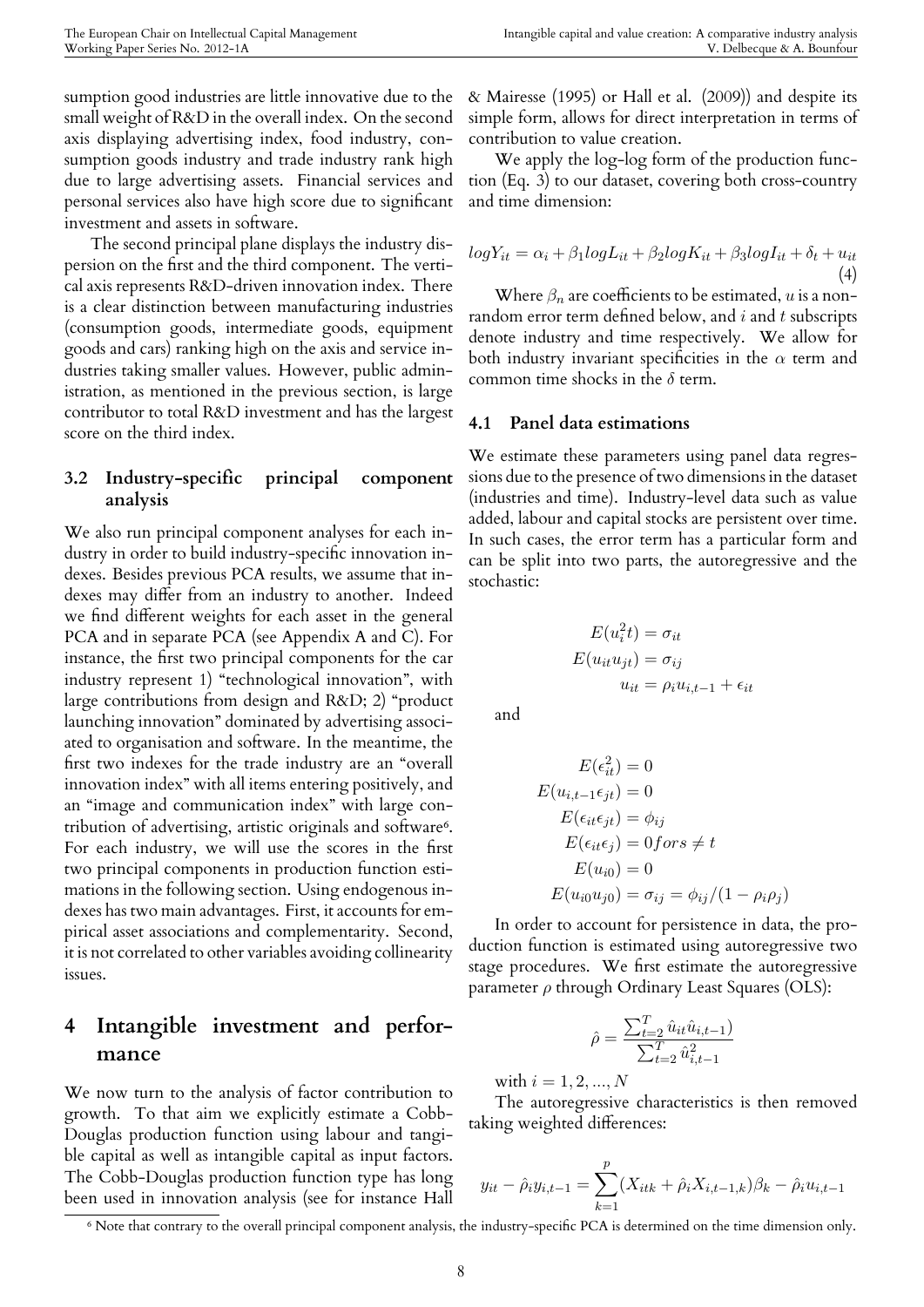As displayed in Section 2 manufacturing and service industries are not equally intensive in intangibles. It is reasonable to assume that intangible investment contributions in the service industries, may have different impacts both in constant and trends. For that reason, we estimate separately manufacturing industries (Table 2) and service industries (Table 3).

We first estimate a baseline model for manufacturing industries, including labour, tangible capital as well as intangible capital, all taken in logs (Table 2, Column A). All three coefficients are positive and significant at the 1% level. Amongst the three variables, labour has the highest contribution to growth followed by intangible capital and tangible capital, while the overall model explains 58% of total variance.

Following, we include alternatively four individual intangible variables instead of the total amount, namely, software, lagged R&D, advertising and organisation capital (column B to E). We find positive contribution for all but R&D with large contribution from organisation capital compared to other intangible inputs. The negative coefficient associated to R&D is surprising, especially for the manufacturing industry. We will investigate further this result in the disaggregated analysis.

Finally, we include the four intangible inputs together in the estimation (column F). Software capital has a positive contribution while advertising and R&D have negative impacts, though very small. Organisation capital turns out to be no longer significant when all variable are included together. This result may be due to light collinearity between software and organisation capital assets as shown in Appendix B.

The negative coefficient obtained on advertising and R&D are to be interpreted carefully. Positive or negative coefficients do not state about theoretical or potential effects of inputs on value-added rather about the empirical and effective contribution of these factors. More precisely, R&D itself may yield positive effect on value creation. However, the empirical results found in this first set of estimations show that, despite high amounts of R&D in the manufacturing industry, they may not have been allocated properly, resulting in an relative inefficient output.

Given the large differences in investment structure between industries, we now focus on the service industries only (Table 3). Results in column A shows quite unstable results on the tangible investment parameter with the aggregate intangible indicator. Moreover, intangi-

Table 2: Production function estimation – Manufacturing industries (Panel data first-order autoregressive)

|                 | A                                                                    | B          | $\mathbf C$ | D          | E          | F           |  |  |
|-----------------|----------------------------------------------------------------------|------------|-------------|------------|------------|-------------|--|--|
| Intercept       | $6,27***$                                                            | $6,50***$  | $6,66***$   | $7,82***$  | $6,58***$  | $7,62***$   |  |  |
|                 | 0,53                                                                 | 0,76       | 0,66        | 0,56       | 0,83       | 0,66        |  |  |
| Labour          | $0,50***$                                                            | $0,54***$  | $0,22$ ***  | $0,51***$  | $0,31$ *** | $0,36$ ***  |  |  |
|                 | 0,04                                                                 | 0,07       | 0,06        | 0,05       | 0,06       | 0,04        |  |  |
| Tangible        | $0,17***$                                                            | $0,26$ *** | $0,35***$   | $0,22$ *** | $0,13*$    | $0,13***$   |  |  |
|                 | 0.04                                                                 | 0,06       | 0,06        | 0,05       | 0,08       | 0,04        |  |  |
| Intangible      | $0,25$ ***                                                           |            |             |            |            |             |  |  |
|                 | 0,02                                                                 |            |             |            |            |             |  |  |
| Proc inv.       |                                                                      |            |             |            |            |             |  |  |
| Prod inv.       |                                                                      |            |             |            |            |             |  |  |
| Software        |                                                                      | $0,13***$  |             |            |            | $0,15***$   |  |  |
|                 |                                                                      | 0,02       |             |            |            | 0,05        |  |  |
| $R&D-2$         |                                                                      |            | $-0,06$ *** |            |            | $-0,03$ *** |  |  |
|                 |                                                                      |            | <0,01       |            |            | 0,01        |  |  |
| Advert.         |                                                                      |            |             | $0,02$ *** |            | $-0,03*$    |  |  |
|                 |                                                                      |            |             | <0,01      |            | 0,02        |  |  |
| Org. cap.       |                                                                      |            |             |            | $0,30$ *** | 0,08        |  |  |
|                 |                                                                      |            |             |            | 0,04       | 0,07        |  |  |
| $R-sq.$         | 0,58                                                                 | 0,55       | 0,64        | 0,41       | 0,56       | 0,72        |  |  |
| # Periods       | 22                                                                   | 22         | 22          | 22         | 22         | 22          |  |  |
| # Cross-section | 9                                                                    | 9          | 9           | 9          | 9          | 9           |  |  |
|                 | ***, ** and * denoting estimators significant at the 1%, 5%, and 10% |            |             |            |            |             |  |  |

confidence limit respectively. Standard deviations in italics.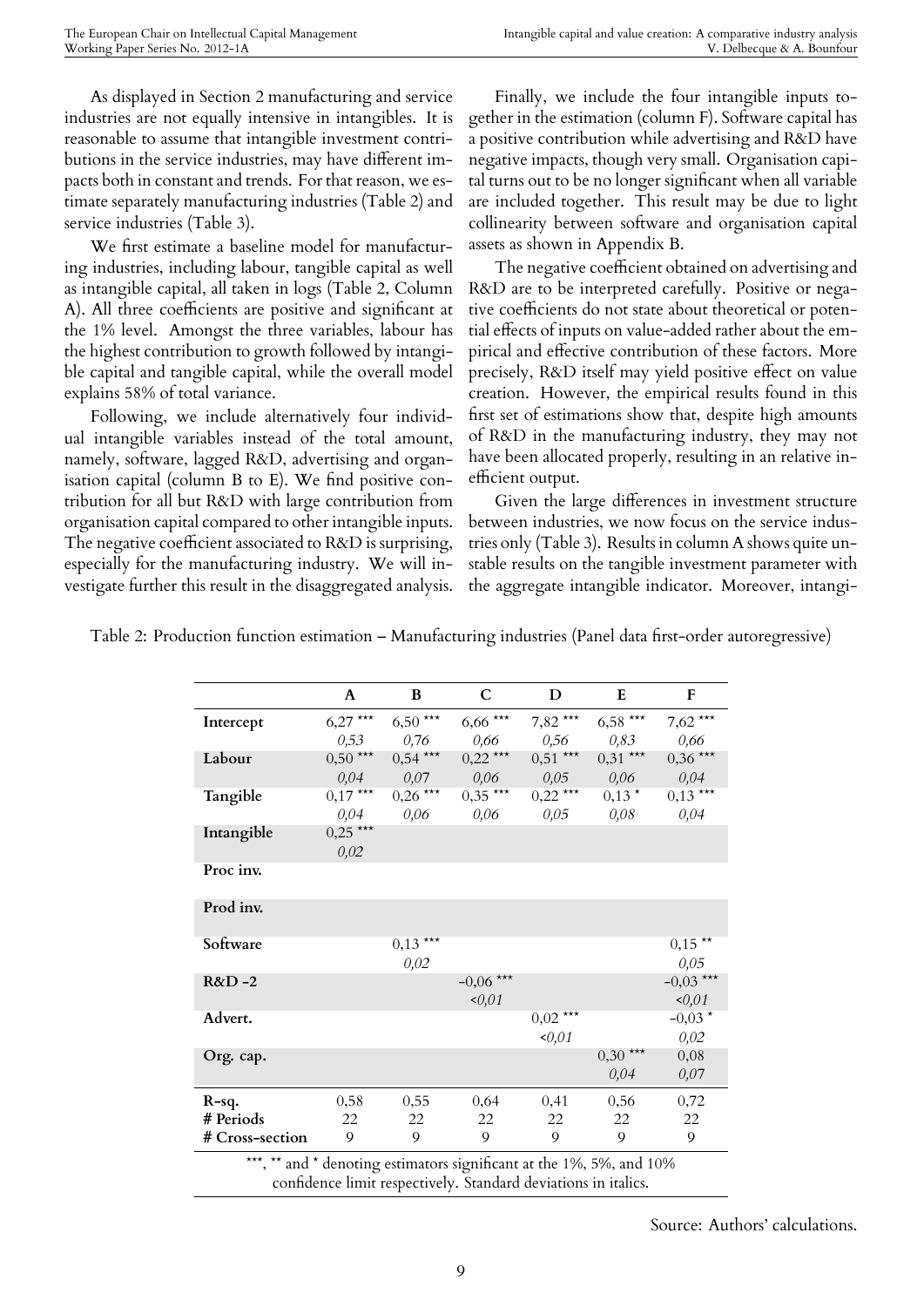|                  | A         | B          | C               | $\mathbf D$ | E               | $\mathbf F$ |
|------------------|-----------|------------|-----------------|-------------|-----------------|-------------|
| Intercept        | $9,45***$ | $3,81***$  | $5,33$ ***      | $6,24***$   | $6,53***$       | $9,14***$   |
|                  | 0,4       | 1,11       | 0,66            | 0,48        | 0,57            | 0,82        |
| Labour           | $1,21$ ** | $0,92$ *** | $0,91***$       | $1,13$ ***  | $1,06***$       | $0,69***$   |
|                  | 0,06      | 0,12       | 0,09            | 0,08        | 0,1             | 0,11        |
| Tangible         | 0,08      | $0,51***$  | $0,41***$       | $0,26$ ***  | $0,25***$       | $0,11*$     |
|                  | 0,06      | 0,1        | 0,06            | 0,04        | 0,05            | 0,07        |
| Intangible       | $-0,04$   |            |                 |             |                 |             |
|                  | 0,05      |            |                 |             |                 |             |
| Proc inv.        |           |            |                 |             |                 |             |
| Prod inv.        |           |            |                 |             |                 |             |
| Software         |           | 0,01       |                 |             |                 | $0,29***$   |
|                  |           | 0,03       |                 |             |                 | 0,05        |
| $R&D-2$          |           |            | $-0.04$ ***     |             |                 | $-0.05$ *** |
|                  |           |            | 0,01            |             |                 | 0,01        |
| Advert.          |           |            |                 | $0,05$ **   |                 | $-0,46$ *** |
|                  |           |            |                 | 0,02        |                 | 0,03        |
| Org. cap.        |           |            |                 |             | 0,06            | $0,13*$     |
|                  |           |            |                 |             | 0,04            | 0,08        |
| $R-sq.$          | 0,82      | 0,8        | 0,84            | 0,84        | 0,83            | 0,96        |
| # periods        | 22        | 22         | 22              | 22          | 22              | 22          |
| # cross-sections | 6         | 6          | 6               | 6           | 6               | 6           |
|                  |           |            | $\cdot \cdot c$ |             | $1.401 - 1.400$ |             |

Table 3: Production function estimation – Service industries (Panel data first-order autoregressive)

and  $*$  denoting estimators significant at the 1%, 5%, and 10% confidence limit respectively. Standard deviations in italics.

Source: Authors' calculations.

ble assets indicators appear non significant in the regressions. Specifying production functions with intangible assets as a homogeneous factor is not appropriate to service industries taken together.

We thus turn to the analysis of individual assets taken independently (column B to E) and altogether (column F). Whereas coefficients are low when assets are included individually, their magnitude increases when added in the same estimation. Software and organisation capital have a strong positive contribution while advertising has a highly negative coefficient. Collinearity tests show that only light collinearity occurs when including all variables together between software and organisation (Appendix B).

These first results yield the following preliminary conclusions. First, as industries are heterogeneous in asset structures, they are also heterogeneous in assets contribution to value-added. Whereas intangible assets in manufacturing industries contribute positively to value creation, either taken independently or aggregated as a whole, their effect is less clear when considering service industries. Second, the way to aggregate intangible assets is not straightforward as shown by the results displayed in Table 3 and needs to be further investigated. Third the inner specification of production functions may differ between industries due to differences in production patterns.

In order to deepen the detailed industry analysis, we focus on specific industries from both manufacturing and services industries through time series analyses.

### **5 Time-series industry-specific estimations**

We disaggregate industries focusing on the eight largest French industries in terms of intangible investment (car, consumption goods, intermediate goods, equipment goods, trade, financial services, business services and public administration). We sequentially estimate the contribution of four intangible assets, namely, software, R&D, advertising and organisation capital. Results are presented in tables 4 to 7 in order to compare the effect of each item across industries.

First, software is found to play a significant and positive role in the car industry and in financial services. This reflects the increasing importance of computing processes and automated processes in both car manufactur-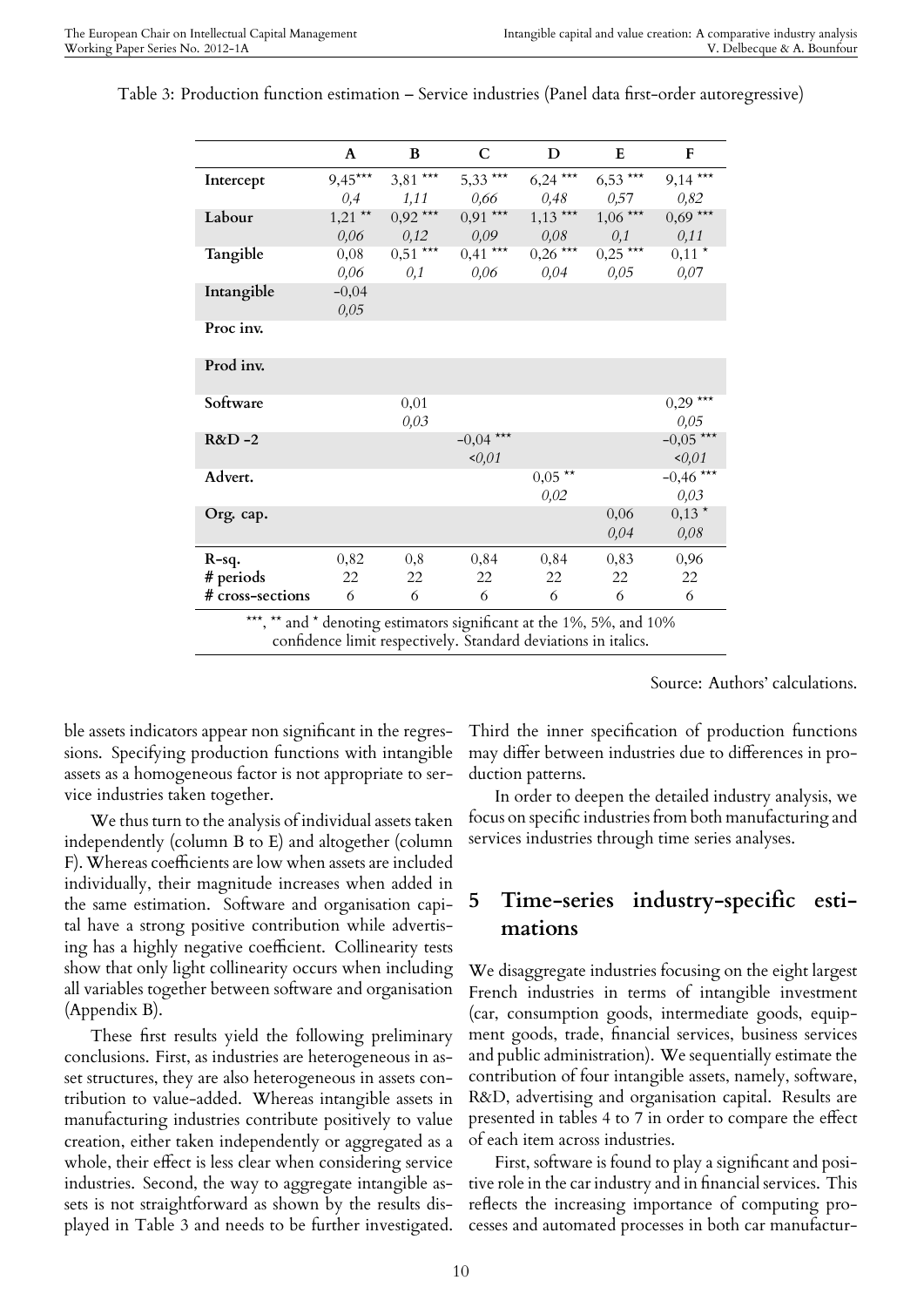|           | A<br>Car<br>indus | B<br>Consum.<br>Good                                                                          | Iterm.<br>Good | D<br>Equip.<br>Good | E<br>Trade | F<br>Fin.<br>indus   | G<br>Busin.<br><b>Services</b> | H<br>Pub.<br>Adm. |
|-----------|-------------------|-----------------------------------------------------------------------------------------------|----------------|---------------------|------------|----------------------|--------------------------------|-------------------|
| Intercept | 1,69              | $9,26***$                                                                                     | $6,27*$        | $-4,16$             | $-3,85*$   | $7,73***$            | $6,06***$                      | $-1,20$           |
|           | 3,5               | 4.13                                                                                          | 3.65           | 3.62                | 2,1        | 0.65                 | 1,57                           | 1,65              |
| Labour    | 0,35              | $-0.12$                                                                                       | $-0.36$        | $-0.22$             | $-0.02$    | $0.82$ <sup>**</sup> | $1,45***$                      | $1,82***$         |
|           | 0.45              | 0,52                                                                                          | 0,32           | 0,43                | 0.21       | 0.38                 | 0.19                           | 0.24              |
| Tangible  | 0,61              | $-0,01$                                                                                       | 0.27           | $1,44***$           | $1,35***$  | $0,26***$            | $0.28*$                        | $0.87***$         |
|           | 0.38              | 0,43                                                                                          | 0.33           | 0.36                | 0.23       | 0.07                 | 0,01                           | 0.15              |
| Software  | $0.30*$           | 0.11                                                                                          | 0.05           | $-0.23*$            | $-0,09$    | $0.09**$             | 0.01                           | $-0.1***$         |
|           | 0.13              | 0.11                                                                                          | 0.09           | 0,12                | 0,05       | 0,02                 | 0,03                           | 0,04              |
| $R-sq.$   | 0,96              | 0,62                                                                                          | 0,84           | 0,63                | 0,98       | 0,97                 | 0.99                           | 0,98              |
| *** **    |                   | and $*$ denoting estimators significant at the 1%, 5%, and 10% confidence limit respectively. |                |                     |            |                      |                                |                   |

Table 4: Industry-specific estimations – Software (First-order autoregressive)

Source: Authors' calculations.

ing and financial activities (from ATM to automated risk analysis and trading). Software seem to have a small negative impact in public administration, although largely compensated by labour. The implementation of computing processes in French public administration may have had some drawbacks. Entry costs and temporal inefficiencies may incur when running-in new software and applications. Finally, the negative impact of software in the equipment good industry is somehow puzzling, though very small compared to tangible capital.

We now turn to the contribution of R&D (Table 5). Since trade and financial services industries do not report any spending in this item, no results are displayed in Column E and F. As expected R&D plays a positive role in value creation in the car industry and the consumption good industry. The coefficient associated to R&D

in the estimated production function for the car industry equals more than half the contribution of labour or tangible capital. Not only, these two industries have invested massively in R&D but this investment has been efficient in terms of value creation. Conversely, Despite large investment, the intermediate good and the equipment good industries display non-significant or negative contribution of R&D to value-added. This result does not imply that R&D leads to negative effects per se, rather that the way investment was conducted was inefficient.

Although the definition of R&D in the business services industry is not straightforward and amounts are small compared to other items, it has a positive impact on value creation.

Finally, we find no significant effect of R&D invest-

| Table 5: Industry-specific estimations - R&D (First-order autoregressive) |  |
|---------------------------------------------------------------------------|--|
|---------------------------------------------------------------------------|--|

|           | A<br>Car<br>indus | B<br>Consum.<br>Good | C<br>Iterm.<br>Good | D<br>Equip.<br>Good | E<br>Trade                                                                                          | F<br>Fin.<br>indus | G<br>Busin.<br>Services | H<br>Pub.<br>Adm. |  |  |  |  |  |
|-----------|-------------------|----------------------|---------------------|---------------------|-----------------------------------------------------------------------------------------------------|--------------------|-------------------------|-------------------|--|--|--|--|--|
| Intercept | $-0,85$           | $14,31***$           | $-6,78$             | 1,53                |                                                                                                     |                    | $4,30***$               | 1,42              |  |  |  |  |  |
|           | 2,8               | 2,81                 | 5,37                | 6,82                |                                                                                                     |                    | 1,47                    | 1,27              |  |  |  |  |  |
| Labour    | $0,76*$           | $0.47*$              | $-0.84***$          | 0,37                |                                                                                                     |                    | $1,21***$               | $1,33***$         |  |  |  |  |  |
|           | 0,42              | 0,29                 | 0,25                | 0.56                |                                                                                                     |                    | 0,18                    | 0,39              |  |  |  |  |  |
| Tangible  | $0,70***$         | $-0,65**$            | $1,69***$           | 1,15                |                                                                                                     |                    | $0,39***$               | $0,62***$         |  |  |  |  |  |
|           | 0,33              | 0,31                 | 0,54                | 0,81                |                                                                                                     |                    | 0,12                    | 0,13              |  |  |  |  |  |
| R&D       | $0.42***$         | $0,32***$            | $-0,32**$           | $-0,1$              |                                                                                                     |                    | $0,09**$                | 0,02              |  |  |  |  |  |
|           | 0,14              | 0.08                 | 0,14                | 0,3                 |                                                                                                     |                    | 0,03                    | 0.08              |  |  |  |  |  |
| $R-sq.$   | 0,83              | 0,77                 | 0,75                | 0,48                |                                                                                                     |                    | 0.99                    | 0,97              |  |  |  |  |  |
|           |                   |                      |                     |                     | ***, ** and * denoting estimators significant at the 1%, 5%, and 10% confidence limit respectively. |                    |                         |                   |  |  |  |  |  |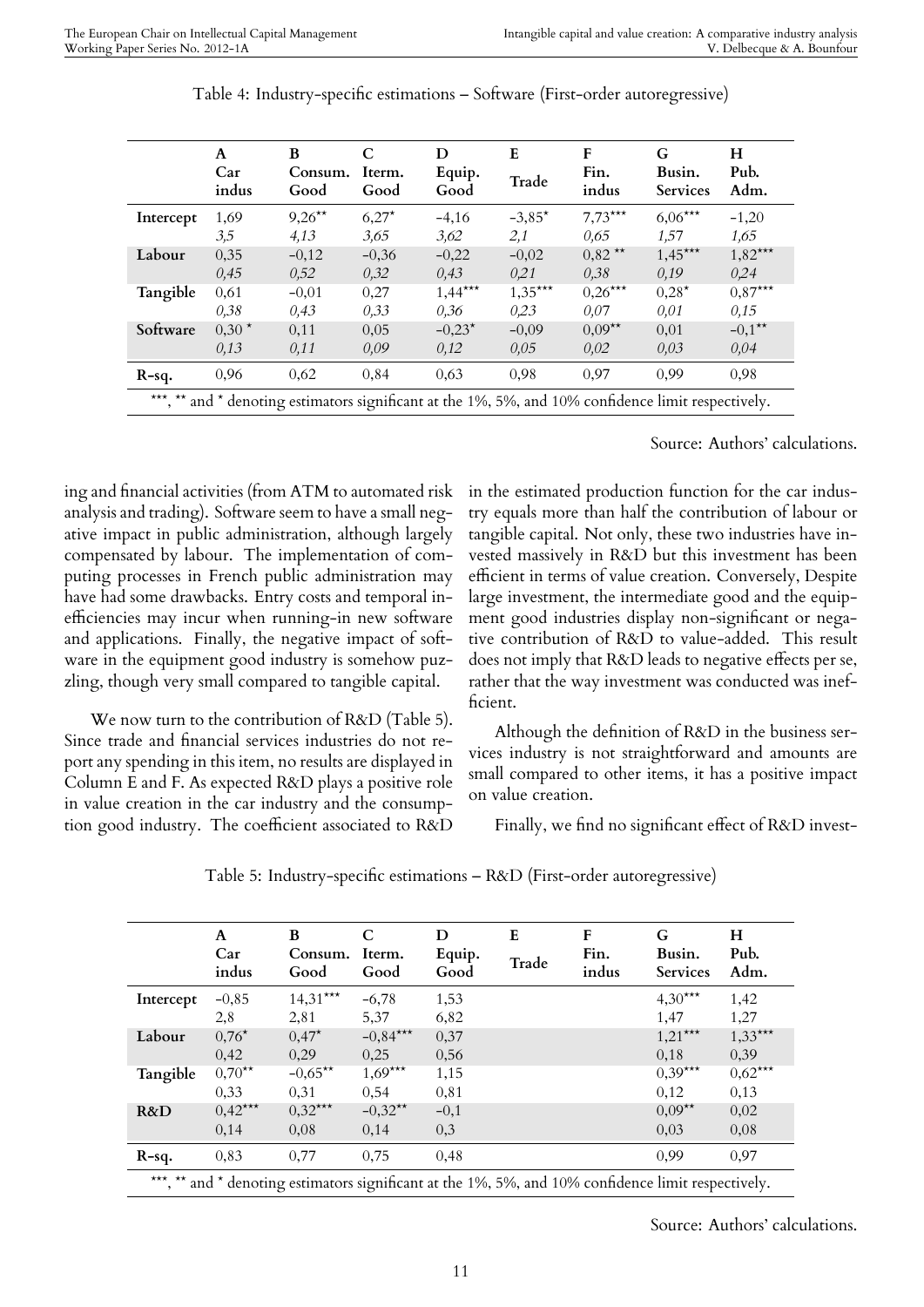ment in the public sector. This result is not surprising since most of the R&D activity in the public sector is produced within universities, but the results of research activities are applied in the private sector. Consequently, when analysing industries independently from one another, the link between R&D producers and final user is lost.

Table 6 displays results when estimating the contribution of advertising to value-added. Although we would expect positive effect of advertising in car, consumption good and trade industry, results displayed for these industries are not significant. However, this results is not totally surprising. Whereas advertising may have a positive effect at the micro level in modifying market shares amongst firms in the same industry, its effect at the industry level is less clear. Indeed, assuming constant real

market size, a positive effect of advertising at this level of aggregation would point out potential competition between industries.

Nevertheless, the equipment good industry and the financial services industry display a positive sign in the coefficient associated to advertising. The effect is sizeable in the case of the equipment good industry, but the contribution of the other factors are unstable depending on the specification.

Finally, organisation capital contributes positively to value creation when significant (Table 7). The contribution is also high compared to other intangible assets. This result confirms previous findings (Table 2 and 3) where we found that organisation plays a strong role in manufacturing industries.

Although assessing the joint effect of each intangible

|             | $\mathbf{A}$<br>Car<br>indus                                                                        | B<br>Consum.<br>Good | C<br>Iterm.<br>Good | D<br>Equip.<br>Good | E<br>Trade | F<br>Fin.<br>indus | G<br>Busin.<br><b>Services</b> | H<br>Pub.<br>Adm. |
|-------------|-----------------------------------------------------------------------------------------------------|----------------------|---------------------|---------------------|------------|--------------------|--------------------------------|-------------------|
| Intercept   | $-2,68$                                                                                             | $9,27**$             | $-1,01$             | $7,73**$            | $-0,36$    | $7,34***$          | $6,02***$                      | $-1,84$           |
|             | 3,66                                                                                                | 3,59                 | 4,42                | 2,8                 | 1,72       | $0.5^{\circ}$      | 1,76                           | 1,12              |
| Labour      | 0,04                                                                                                | $-0,13$              | $-0,70***$          | $0,84***$           | 0,09       | $0.68***$          | $1,47***$                      | $1,79***$         |
|             | 0,41                                                                                                | 0,41                 | 0,23                | 0,09                | 0,13       | 0,32               | 0,24                           | 0,18              |
| Tangible    | $1,02***$                                                                                           | $-0,09$              | $1,08***$           | 0,01                | $0,98***$  | $0,27***$          | $0,3^{\star}$                  | $0.95***$         |
|             | 0,45                                                                                                | 0,42                 | 0,42                | 0,29                | 0,2        | 0,06               | 0,15                           | 0,1               |
| Advertising | 0,16                                                                                                | 0.19                 | $-0,27^*$           | $0,46***$           | 0,02       | $0,14***$          | 0,01                           | $-0,19***$        |
|             | 0,21                                                                                                | 0,16                 | 0,14                | 0,11                | 0,07       | 0,03               | 0,09                           | 0,04              |
| $R-sq.$     | 0,73                                                                                                | 0,63                 | 0.74                | 0,83                | 0,99       | 0.97               | 0.99                           | 0.99              |
|             | ***, ** and * denoting estimators significant at the 1%, 5%, and 10% confidence limit respectively. |                      |                     |                     |            |                    |                                |                   |

Table 6: Industry-specific estimations – Advertising (First-order autoregressive)

Source: Authors' calculations.

Table 7: Industry-specific estimations – Organisation capital (First-order autoregressive)

|              | A<br>Car<br>indus | B<br>Consum.<br>Good                                                                        | Iterm.<br>Good | D<br>Equip.<br>Good | E<br>Trade | F<br>Fin.<br>indus | G<br>Busin.<br><b>Services</b> | Н<br>Pub.<br>Adm. |
|--------------|-------------------|---------------------------------------------------------------------------------------------|----------------|---------------------|------------|--------------------|--------------------------------|-------------------|
| Intercept    | $5,07*$           | $10,51***$                                                                                  | 6.03           | $-3,39$             | $-2,47$    | $7,51***$          | $6,15***$                      | $-1,76*$          |
|              | 2.59              | 2.98                                                                                        | 3.67           | 3,02                | 1.91       | 0.54               | 1.62                           | 1,01              |
| Labour       | $0,72***$         | 0,2                                                                                         | $-0,53$        | $-0.24$             | 0.09       | $0.65*$            | $1,48***$                      | $2,32***$         |
|              | 0.25              | 0,34                                                                                        | 0,33           | 0,39                | 0.12       | 0.32               | 0.23                           | 0.22              |
| Tangible     | 0,14              | $-0.21$                                                                                     | 0.33           | 1,46                | $1,21***$  | $0.24***$          | $0.28*$                        | $1,02***$         |
|              | 0.3               | 0.32                                                                                        | 0.34           | 0,32                | 0.21       | 0.07               | 0.14                           | 0.11              |
| Organisation | $0.68***$         | $0.27**$                                                                                    | $-0,01$        | $-0.36$             | $-0,07$    | $0.15***$          | 0.01                           | $-0.31***$        |
|              | 0,12              | 0,11                                                                                        | 0,14           | 0,16                | 0,08       | 0,04               | 0,10                           | 0,06              |
| $R-sq.$      | 0.94              | 0,63                                                                                        | 0,8            | 0.68                | 0.99       | 0.98               | 0.99                           | 0.99              |
| *** **       |                   | and * denoting estimators significant at the 1%, 5%, and 10% confidence limit respectively. |                |                     |            |                    |                                |                   |

<span id="page-12-0"></span>⁷ Some collinearity diagnostics are displayed in appendix A. All diagnostics are available upon request.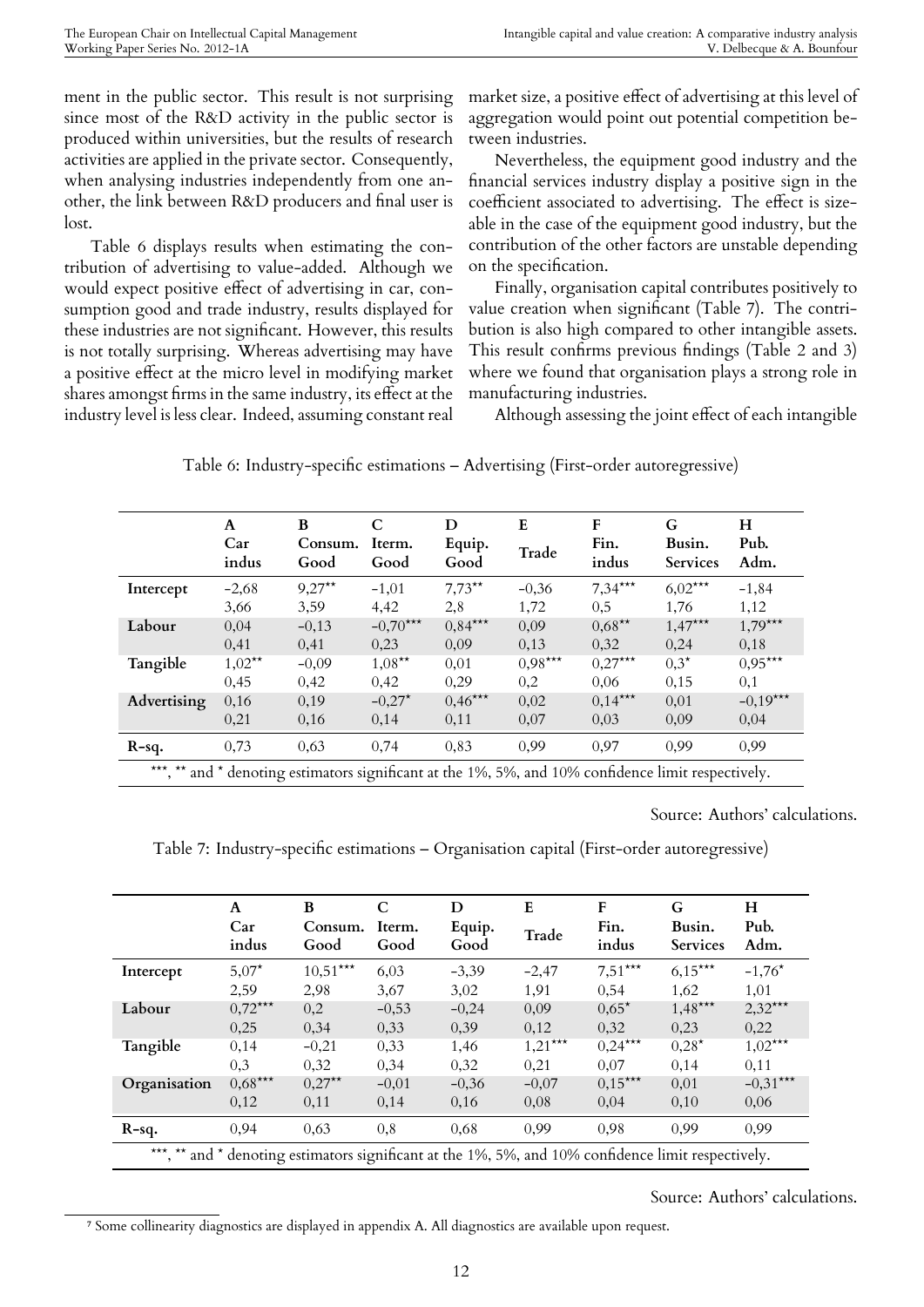asset would be of great interest, multi-collinearity issues does not allow for such estimations<sup>7</sup>. Indeed, some intangible items are strongly correlated over time within industries. If used simultaneously in the production function specification their estimat[ed](#page-12-0) coefficient would be biased. However, asset associations and complementarity need to be addressed in this analysis. In order to tackle multi-collinearity issues, we use indexes obtained from industry-level principal component analyses instead of individual intangible items in the regressions (Section 3 and Appendix C). Although we waste information on the magnitude of contributions to valueadded, we ensure to estimate robust coefficients and to highlight asset combinations.

Although synthetic indexes may differ from an industry to another, in some cases, we find common types of asset associations. The results of the PCA show comparable first components for the consumption good industry and the equipment good industry or the trade industry and the financial services industry. The composition of each index is described in Appendix C.

In these specifications, when significant, we find positive effects of labour and tangible capital, except for the labour input in the consumption good industry (Table 8). Results for the car industry show a significant positive effect of technological innovation (Column A). This confirms previous results emphasising the importance of R&D especially in the car industry. The associ-

|                                                                                                     | $\mathbf{A}$<br>Car<br>indus | $\, {\bf B}$<br>Consum.<br>Good | $\mathbf C$<br>Iterm.<br>Good | $\mathbf D$<br>Equip.<br>Good | ${\bf E}$<br>Trade | ${\bf F}$<br>Fin.<br>indus | G<br>Busin.<br>Services | H<br>Pub.<br>Adm. |
|-----------------------------------------------------------------------------------------------------|------------------------------|---------------------------------|-------------------------------|-------------------------------|--------------------|----------------------------|-------------------------|-------------------|
| Labour                                                                                              | $-0,42$<br>0,29              | $-0,69***$<br>0,13              | $-0,23$<br>0,16               | $0,43***$<br>0,11             | $0,49***$<br>0,17  | $0,49***$<br>0,26          | $1,29***$<br>0,17       | $1,77***$<br>0,28 |
| Tangible                                                                                            | $1,09***$<br>0,23            | $0,58*$<br>0,35                 | $1,16***$<br>0,43             | 0,12<br>0,41                  | $0.91***$<br>0,05  | $0,45***$<br>0,04          | 0,46<br>0,14            | $0,56***$<br>0,09 |
| Technol. innovation<br>(R&D, Design)                                                                | $0,05***$<br>$10\,$          |                                 |                               |                               |                    |                            |                         |                   |
| launching<br>Product<br>innovation (Advert.,<br>org. software)                                      | $\boldsymbol{0}$             |                                 |                               |                               |                    |                            |                         |                   |
|                                                                                                     | 20                           |                                 |                               |                               |                    |                            |                         |                   |
| Proc $(+)$ vs prod $(-)$<br>innovation                                                              |                              | 0,01                            |                               | $0,04***$                     |                    |                            |                         |                   |
|                                                                                                     |                              | 0,01                            |                               | 0,01                          |                    |                            |                         |                   |
| Overall<br>Innovation<br>index                                                                      |                              | $-0,02$                         |                               | 0,03                          | $-0.01***$         |                            |                         |                   |
|                                                                                                     |                              | 0,01                            |                               | 0,02                          | 0,00               |                            |                         |                   |
| Product<br>innovtion                                                                                |                              |                                 | $-0.03***$                    |                               |                    |                            |                         |                   |
| index                                                                                               |                              |                                 | 0,01                          |                               |                    |                            |                         |                   |
| Process<br>innovation                                                                               |                              |                                 | 0,00                          |                               |                    |                            |                         |                   |
| index                                                                                               |                              |                                 | 0,01                          |                               |                    |                            |                         |                   |
| Image and commu-                                                                                    |                              |                                 |                               |                               | $0.02**$           | $0,02***$                  | 0,00                    |                   |
| nication innovation                                                                                 |                              |                                 |                               |                               |                    |                            |                         |                   |
| Non-R&D<br>innova-                                                                                  |                              |                                 |                               |                               | 0,01               | 0,01                       | 0,00                    |                   |
| tion                                                                                                |                              |                                 |                               |                               |                    | $-0.01*$                   | $-0.01***$              | $-0.01***$        |
|                                                                                                     |                              |                                 |                               |                               |                    | 0,00                       | $\boldsymbol{0}$        | $\boldsymbol{0}$  |
| Non-infrastructure<br>related innovation                                                            |                              |                                 |                               |                               |                    |                            |                         | $-0.01*$          |
|                                                                                                     |                              |                                 |                               |                               |                    |                            |                         | 0,01              |
| R-sq.                                                                                               | 0,87                         | 0,95                            | 0,95                          | 0,81                          | 0,99               | 0,97                       | 0,99                    | 0,99              |
| ***, ** and * denoting estimators significant at the 1%, 5%, and 10% confidence limit respectively. |                              |                                 |                               |                               |                    |                            |                         |                   |

Table 8: Production function estimation with industry-innovation indexes (First-order autoregressive)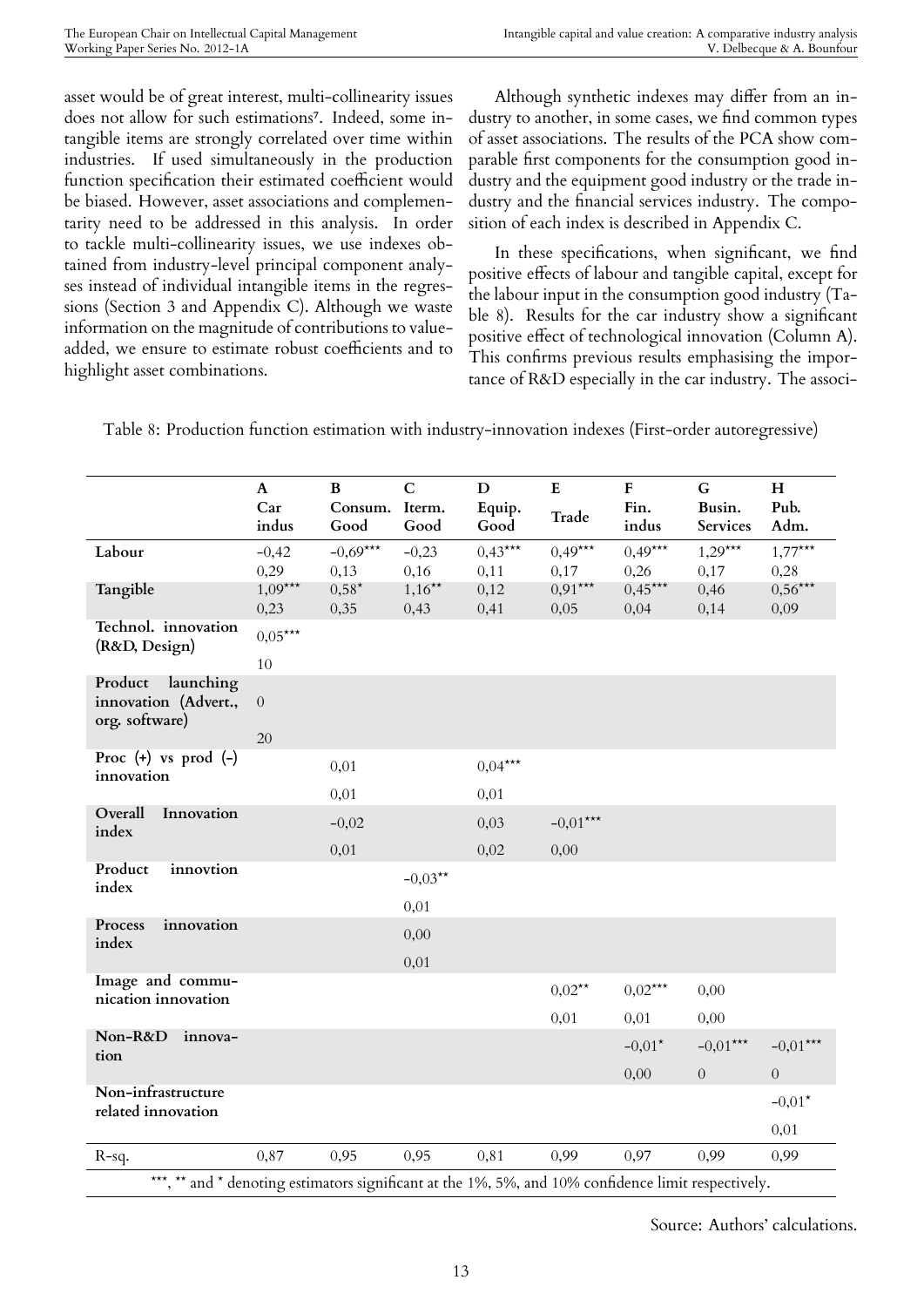ation of R&D and engineering design is a means of value creation in this industry. However, the second index associated to product launching innovation is not significant.

Results for the intermediate goods and equipment goods industries tend to yield same conclusions (Column C and D). Innovation in processes performs better than innovation in products. Best value-creation comes from the way goods are produced rather than from the goods themselves. These two industries face particularly fierce competition on the international markets not only from cost competitive countries (emerging and transition countries) but also from innovative countries (Germany). Putting the emphasise on organisation and efficient production processes seems to be the way for French firms in these two industries to keep creating value.

The trade industry and the financial services industry exhibit similar production patterns in both traditional input factors and innovation (Column E and F). The first two principal components for these industries are related to overall innovation (where all assets have a positive contribution) and "image and communication innovation" mainly based on advertising, artistic originals and design. In both industries, while innovation as a whole has a slightly negative contribution, we find positive effect of the communication index. Not only communication is a predominant factor in the trade industry but it also contribute to create value. However, advertising alone seems not to be sufficient, while associated to art and design, the effect proves significant. In the financial industry, although advertising, art and design are not major items, they play a positive role in the production. This tends to confirm that, despite the specificities of the financial industry (in both inputs and output) the characterisation of the production process is comparable to the trade industry.

Finally, the analysis of the public administrations yields more detailed comments than in the previous set of estimations. The two indexes obtained from the PCA relate to non-R&D innovation and non-infrastructure innovation. Public entities are large providers of both R&D, through universities, and infrastructures. The results show that non-R&D innovation and noninfrastructure innovation do not yield positive effects in this sector. The other way around R&D and architecture and positive contributors to value creation in the public sector.

### **6 Conclusion**

Using national account data, we estimate new data covering intangible investment and capital for 118 industries in France for the period 1980-2010. In that we intend to deepen the understanding of innovation patterns at a disaggregate level. First, we extensively document structures and trends in intangible items across industries during the period. Second, we analyse the contribution of several intangible assets jointly with tangible capital and labour for a key number of industries.

This work provides several valuable results. Intangible investment and innovation characteristics are highly industry-specific. While manufacturing industries are intensive in R&D and engineering design, service industries invest massively in computer software and organisation. This brings evidence on the fact that R&D is not the only type of innovation and that other types should be considered, especially in the service industry. Moreover, trends in investment differ across industries. Turning to the analysis of assets contribution to value creation, again, we find large heterogeneity in results. R&D does play a significantly positive role in the car industry while the effect is not so clear in other manufacturing industries. Besides, computer software and organisation capital have strong positive effects in some manufacturing and service industries. The joint effect of intangible assets is not clear since significant collinearity arise in the regression when including several assets. In order to solve this issue, we use endogenous composite innovation indexes build from a principal component analysis. This tool has two main benefits. First, the indexes obtained are not correlated with other variables. Second, it provides empirical indexes built from industry-specific intangible assets structure. These indexes also highlight combination and complementarity between assets. Although these results are stable for most industries, some other display very sensitive results.

These findings yield 3 conclusions. First, analysing intangible capital and investment is of prime interest since we observe heterogeneity that needs to be addressed. Second, this heterogeneity has to be taken into account when implementing innovation policies. Indeed, specific innovation should be promoted in the industry where performs best. The relative positive effect of R&D in some manufacturing industries also shows that the amount of R&D itself is not directly linked to performance. Consequently, the way innovation is managed within firms has to be precisely addressed. Third, firms innovation practices should also focus an performance driving assets and asset combination. To that aim, precise research analysis and objectives should be implemented within dedicated innovation departments.

Further work would deepen the study of industry complementarity and innovation transfers. More precisely, the role played by the public sector is not clearly identified and will possibly be analysed closer.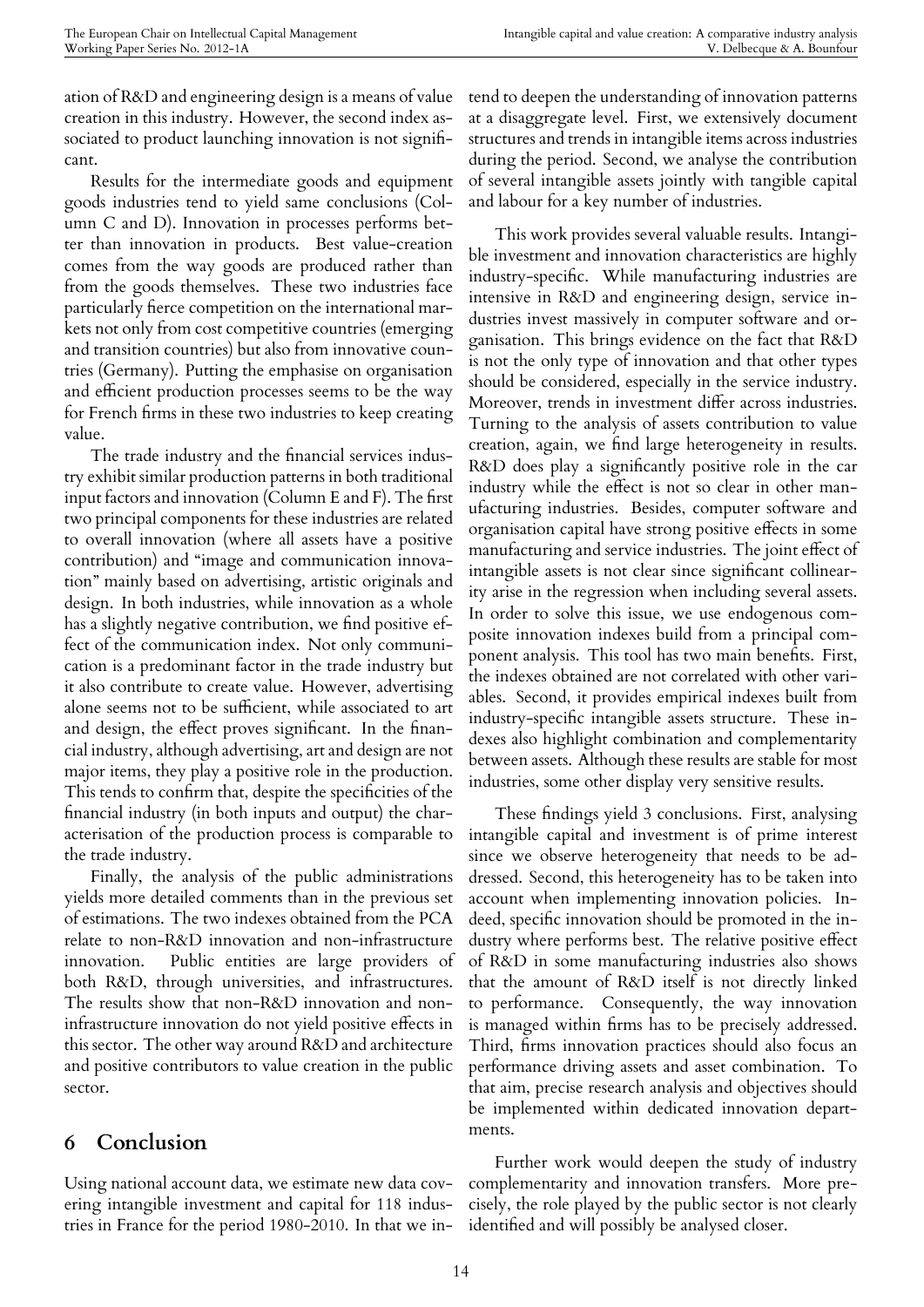### **7 References**

Corrado C., Hulten C., Sichel D. (2009), "Intangible capital and U.S. economic growth", Review of Income and Wealth, vol. 55, n°3, pp. 661-685.

Corrado C., Hulten C., Sichel D. (2005), "Measuring capital and technology : an expended framework", in Measuring Capital in the new Economy, University of Chicago Press, NBER books.

Crass, D., Licht, G., Peters, B., 2010. "Intangible Assets and Investments at the Sector Level: Empirical Evidence for Germany", COINVEST Discussion Paper, December 2010.

Delbecque, V., Bounfour, A. (2011), "Intangible investment: Contribution to growth and innovation policy issues", European Chair of Intellectual Capital Management Working Paper 2011-1A.

Delbecque, V., Nayman L. (2010), "Measuring intangible capital investment : an application to the "French data"", CEPII, Working Paper 2010-19, September 2010.

Edquist, A., 2011. "Intangible Investment and the Swedish Manufacturing and Service Sector Paradox", IFN Working Paper No. 863.

Fukao, K., Miyagawa, T., Mukai, K., Shinoda, Y. and Tonogi, K. (2009), "Intangible investment in Japan : measurement and contribution to economic growth". Review of Income and Wealth, 55: 717–736. doi: 10.1111/j.1475- 4991.2009.00345.x

Giorgio Marrano M., Haskel J., Wallis G., (2009), "What happened to the knowledge economy? ICT, intangible investment, and Britain's productivity record revisited", Review of Income and Wealth, vol. 55, n°3, pp. 686-716.

Hall, B., Mairesse J., 1995. "Exploring the Relationship Between R&D and Productivity in French Manufacturing Firms", NBER Working Papers 3956, National Bureau of Economic Research, Inc.

Hall, B., Mairesse J., Mohnen, P., (2000). "Measuring the Returns to R&D", NBER Working Papers 15622, National Bureau of Economic Research, Inc.

Laranja M., Uyarra E., Flanagan K., (2008). Policies for science, technology and innovation: Translating rationales into regional policies in a multi-level setting, Research Policy, 37-5, 823-835.

Moncada-Paternò-Castello P., Ciupagea C., Smith K., Tübke A., Tubbs M., (2010) "Does Europe perform too little corporate R&D? A comparison of EU and non-EU corporate R&D performance", Research Policy, Volume 39-4, 523-536.

Nakamura, L., (2003), "A Trillion Dollars a Year in Intangible Investment and the New Economy," in John R.M. Hand and Baruch Lev, eds., Intangible Assets, Oxford: Oxford University Press, 2003.

Rooijen-Horsten M., van den Bergen D., and Tanriseven M., (2008), "Intangible capital in the Netherlands: A benchmark", Discussion Paper 08001, Statistics Netherlands, 2008.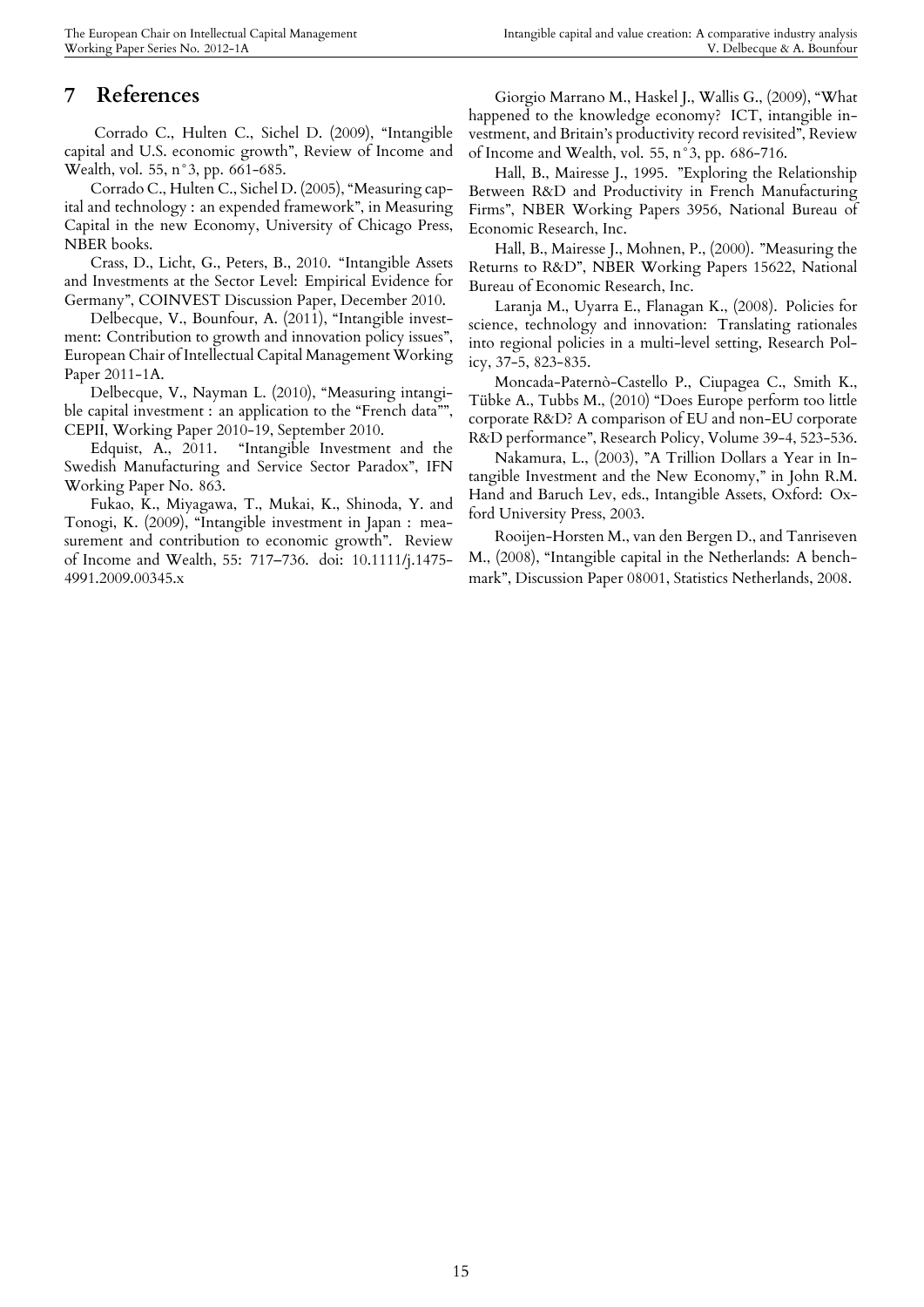# **A Principal component analysis**

|    | Eigenvalue | Difference | Proportion | Cumulative                   |
|----|------------|------------|------------|------------------------------|
|    | 2.71       | 1.54       | 0.45       | 0.45                         |
|    | 2 1.17     | 0.14       | 0.19       | 0.65                         |
| 3  | 1.02       | 0.42       | 0.17       | 0.82                         |
|    | 0.6        | 0.16       | 0.1        | 0.92                         |
| 5. | 0.44       | 0.38       | 0.07       | 0.99                         |
| 0  | 0.06       |            | 0.01       |                              |
|    |            |            |            | Source: Authors' calculation |

**Table A-1: Eigenvalues of the Partial Correlation Matrix**

#### **Table A-2: Eigenvectors**

| ັ                   |                               |                                                           |                |         |                              |         |
|---------------------|-------------------------------|-----------------------------------------------------------|----------------|---------|------------------------------|---------|
|                     | 1st PC                        | 2nd PC                                                    | 3rd PC         | 4th PC  | 5th PC                       | 6th PC  |
|                     | Overall inno-<br>vation index | Communication<br>technological<br><b>VS</b><br>innovation | R&D innovation |         |                              |         |
| Adv.                | 0.07                          | 0.83                                                      | 0.24           | 0.3     | 0.39                         | $-0.08$ |
| Arch. & eng. design | 0.43                          | $-0.42$                                                   | $-0.14$        | 0.18    | 0.77                         | $-0.03$ |
| Artistic Orig.      | 0.49                          | $-0.06$                                                   | 0.11           | 0.62    | $-0.42$                      | 0.42    |
| Org. Cap.           | 0.58                          | 0.04                                                      | 0.07           | $-0.16$ | $-0.28$                      | $-0.74$ |
| R&D                 | 0.01                          | $-0.24$                                                   | 0.94           | $-0.2$  | 0.09                         | 0.1     |
| Soft. & database    | 0.48                          | 0.27                                                      | $-0.13$        | $-0.65$ | 0.03                         | 0.5     |
|                     |                               |                                                           |                |         | Source: Authors' calculation |         |

We run a principal component analysis on the whole industry sample in order to characterise intangible assets across industries and to compare industries based on assets combinations. The three first component account for more than 80% of total data dispersion. We thus concentrate on these components. All items enter the first component positively with very low scores for R&D and advertising. We call this index "Overall innovation index". The second index, called "Communication vs technological innovation) is mainly made of advertising and software with a positive signs and design and R&D with negative signs. Industries having large values of R&D assets for instance will have small score in this index. The third index is mostly R&D innovation.

### **B Collinearity Diagnostics**

We use the condition index proposed by Belsley et al. (1980) in order to test for potential collinearity between input factors in the different specifications. On empirical basis, Belsley (1993) states that with maximum condition indexes taking values between 1 and 10, no collinearity occurs. When condition index equals 30 to 100 potentially severe collinearity issues arise. Besides, high values of variance proportions (above 0.5) associated to high condition indexes show which variables tend to be collinear.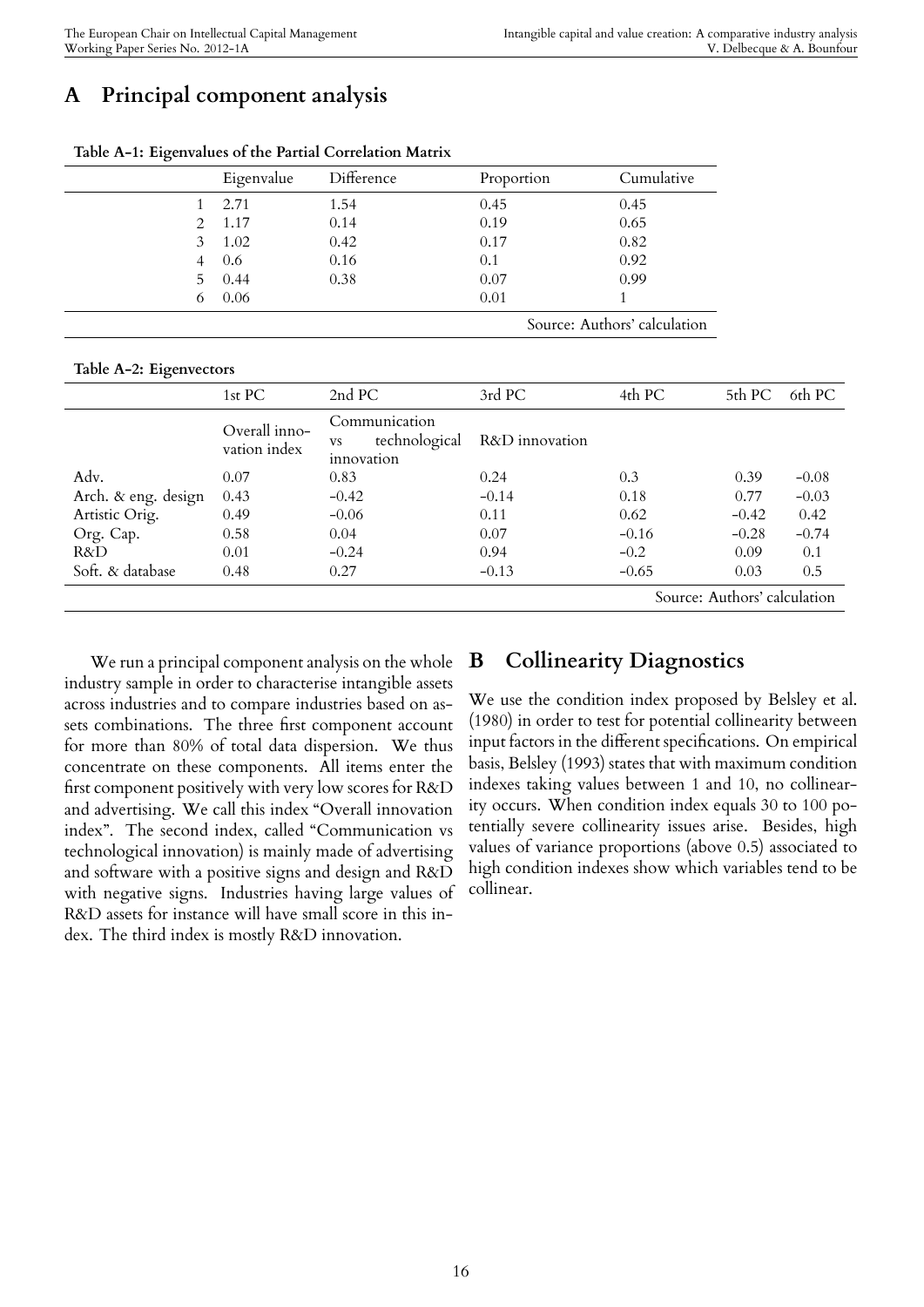| Table B-1: Collinearity Diagnostics - Manufacturing industries |  |  |
|----------------------------------------------------------------|--|--|
|----------------------------------------------------------------|--|--|

|        |        |                            | Variance Proportion |        |                       |  |  |
|--------|--------|----------------------------|---------------------|--------|-----------------------|--|--|
| Number |        | Eigenvalue Condition Index | Tangible<br>capital | Labour | Intangible<br>capital |  |  |
|        | 2,3113 | 1,0000                     | 0,0633              | 0,0637 | 0,0742                |  |  |
|        | 0,4168 | 2,3548                     | 0,1457              | 0,1678 | 0,9253                |  |  |
|        | 0.2719 | 2,9157                     | 0.7909              | 0,7685 | 0,0005                |  |  |

|  | Table B-2: Collinearity Diagnostics: Manufacturing industries |  |
|--|---------------------------------------------------------------|--|
|  |                                                               |  |

|        |        |                            |             |            | Variance proportion |          |                  |        |
|--------|--------|----------------------------|-------------|------------|---------------------|----------|------------------|--------|
| Number |        | Eigenvalue Condition Index | Advertising | Org<br>Cap | R&D                 | Software | Tangible<br>cap. | Labour |
|        | 3,6767 | 1,0000                     | 0,0189      | 0,0023     | 0,0107              | 0,0026   | 0,0185           | 0,0126 |
| 2      | 0,8600 | 2,0677                     | 0,0944      | 0,0052     | 0,1040              | 0,0300   | 0,0087           | 0,0000 |
| 3      | 0,7981 | 2,1463                     | 0.2217      | 0.0004     | 0,0075              | 0.0077   | 0.1083           | 0,1146 |
| 4      | 0,3859 | 3,0867                     | 0,5684      | 0,0039     | 0,2959              | 0,0012   | 0,0000           | 0,1023 |
| 5      | 0,2576 | 3,7782                     | 0,0152      | 0,0020     | 0,0542              | 0,0014   | 0,8545           | 0,3826 |
| 6      | 0,0217 | 13,0000                    | 0,0813      | 0,9862     | 0,5276              | 0,9597   | 0.0100           | 0,3880 |

| Table B-3: Collinearity Diagnostics: Service industries |  |  |
|---------------------------------------------------------|--|--|
|---------------------------------------------------------|--|--|

|        |         |                            |                     | Variance Proportion |                       |  |  |  |
|--------|---------|----------------------------|---------------------|---------------------|-----------------------|--|--|--|
| Number |         | Eigenvalue Condition Index | Tangible<br>capital | Labour              | Intangible<br>capital |  |  |  |
|        | 1,99610 | 1,00000                    | 0,07560             | 0,07630             | 0,07640               |  |  |  |
| 2      | 0,79630 | 1,58320                    | 0,77550             | 0,10220             | 0,01150               |  |  |  |
| 3      | 0,20760 | 3,10110                    | 0,14890             | 0,82150             | 0.91210               |  |  |  |

|  | Table B-4: Collinearity Diagnostics: Service industries |  |  |  |  |
|--|---------------------------------------------------------|--|--|--|--|
|--|---------------------------------------------------------|--|--|--|--|

|        |        |                            |        |        | <i>Variance proportion</i> |        |        |        |
|--------|--------|----------------------------|--------|--------|----------------------------|--------|--------|--------|
| Number |        | Eigenvalue Condition Index | cap    | empl   | adv                        | poc    | rd     | soft   |
|        | 3.7543 | 1,0000                     | 0,0095 | 0.0066 | 0,0068                     | 0.0017 | 0.0109 | 0,0000 |
|        | 0.9600 | 1,9790                     | 0,4466 | 0.0011 | 0,0211                     | 0.0000 | 0,2058 | 0,0004 |
| 3      | 0.8253 | 2,1329                     | 0,4253 | 0.0029 | 0,0027                     | 0.0000 | 0.3975 | 0,0006 |
| 4      | 0.3104 | 3.4777                     | 0,0880 | 0,0509 | 0.1390                     | 0,0235 | 0.0156 | 0,0206 |
| 5.     | 0,1387 | 5,2019                     | 0,0001 | 0.4230 | 0,2669                     | 0,0058 | 0,3694 | 0,0157 |
| 6      | 0.0127 | 17,1971                    | 0,0305 | 0,5155 | 0,5636                     | 0.9690 | 0.0008 | 0,9609 |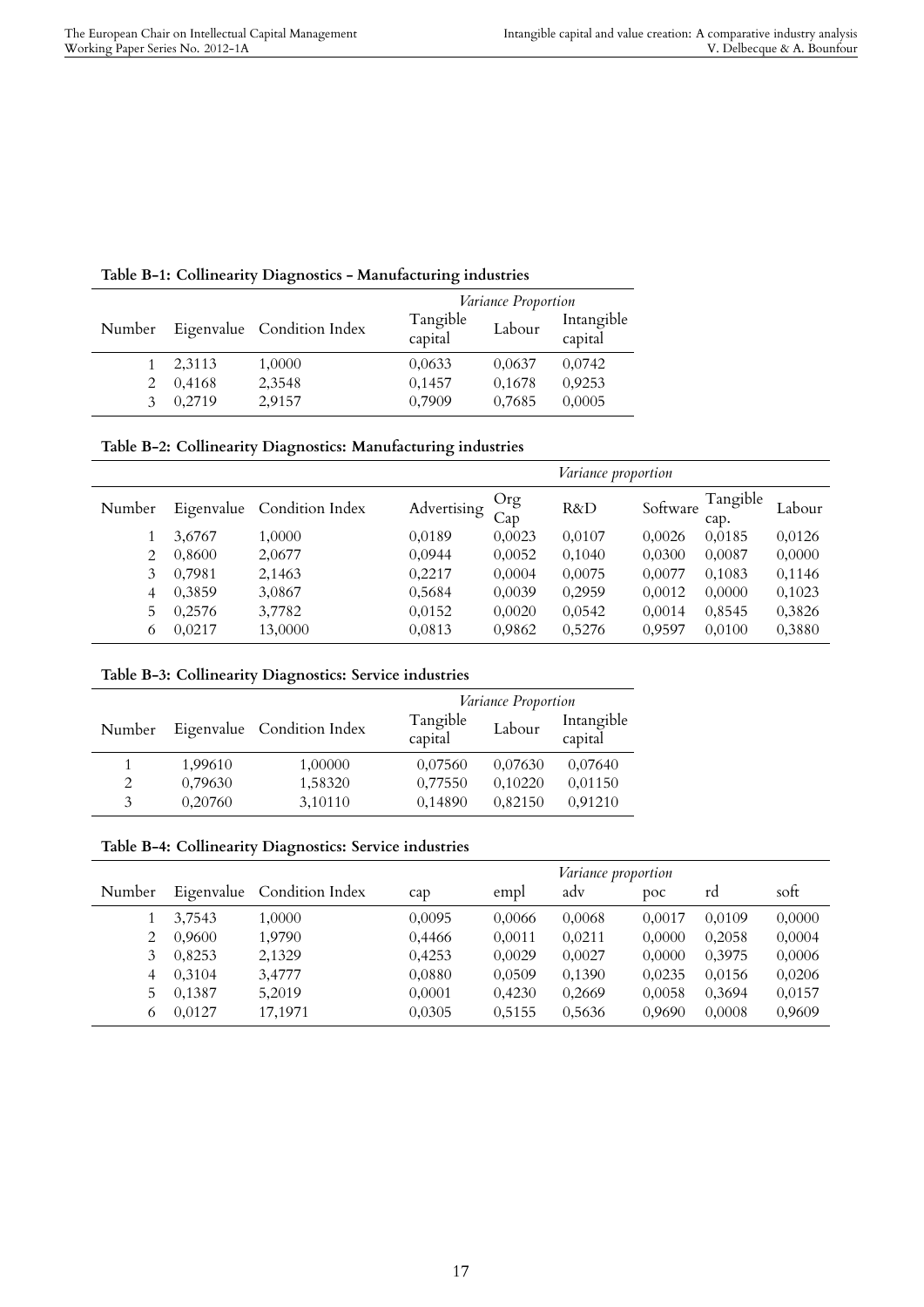# **C Industry level principal component analysis**

### **Table C-1: Eigenvectors – Consumption goods industry**

|                                     | Process vs prod-<br>uct innovation | Overall Innova-<br>tion index | Prin <sub>3</sub> | Prin4   | Prin <sub>5</sub> | Prin6   |
|-------------------------------------|------------------------------------|-------------------------------|-------------------|---------|-------------------|---------|
| Advertising                         | $-0.19$                            | 0.58                          | $-0.36$           | $-0.06$ | $-0.49$           | 0,50    |
| Architecture and engineering design | 0,55                               | $-0.06$                       | 0,45              | 0,34    | $-0.02$           | 0,62    |
| Artistic originals                  | $-0,53$                            | 0,32                          | 0,16              | 0,55    | 0,52              | 0,11    |
| Organisation capital                | 0,36                               | 0,54                          | 0,04              | $-0,52$ | 0,56              | 0,01    |
| R&D                                 | $-0,12$                            | 0,37                          | 0.74              | $-0.09$ | $-0,41$           | $-0.35$ |
| Software and database               | 0.49                               | 0.35                          | $-0.31$           | 0.55    | $-0.10$           | $-0.48$ |

#### **Table C-2: Eigenvectors – Car industry**

|                                     | Technological<br>innovation | Product launch-<br>ing innovation | Prin <sub>3</sub> | Prin4   | Prin <sub>5</sub> | Prin6   |
|-------------------------------------|-----------------------------|-----------------------------------|-------------------|---------|-------------------|---------|
| Advertising                         | $-0,16$                     | 0,65                              | $-0.10$           | 0,53    | $-0.12$           | 0,50    |
| Architecture and engineering design | 0,57                        | 0,06                              | 0.15              | $-0.42$ | 0.26              | 0,64    |
| Artistic originals                  | 0,58                        | 0,07                              | $-0.05$           | 0,04    | $-0,79$           | $-0.16$ |
| Organisation capital                | 0,13                        | 0,57                              | $-0.58$           | $-0,36$ | 0,24              | $-0,37$ |
| R&D                                 | 0,54                        | $-0.04$                           | 0.08              | 0,62    | 0.48              | $-0,29$ |
| Software and database               | $-0.05$                     | 0,50                              | 0.79              | $-0.18$ | 0.01              | $-0,31$ |

### **Table C-3: Eigenvectors – Equipment goods industry**

|                                     | Process vs prod-<br>uct innovation | Overall innova-<br>tion index | Prin <sub>3</sub> | Prin4   | Prin <sub>5</sub> | Prin <sub>6</sub> |
|-------------------------------------|------------------------------------|-------------------------------|-------------------|---------|-------------------|-------------------|
| Advertising                         | 0.44                               | 0,28                          | $-0.41$           | 0.66    | 0,33              | $-0,15$           |
| Architecture and engineering design | $-0,46$                            | 0,03                          | 0,54              | 0,54    | 0.31              | 0,33              |
| Artistic originals                  | 0,43                               | 0,20                          | 0,64              | $-0.26$ | 0,39              | $-0,38$           |
| Organisation capital                | $-0,25$                            | 0,70                          | 0,12              | 0,14    | $-0,54$           | $-0.35$           |
| R&D                                 | 0,47                               | 0,35                          | 0.14              | $-0,09$ | $-0.24$           | 0,76              |
| Software and database               | $-0,36$                            | 0,52                          | $-0,33$           | $-0.42$ | 0.54              | 0,16              |

### **Table C-4: Eigenvectors – Intermediate goods industry**

|                                     | Product<br>inno-<br>vation index | Process innova-<br>tion index | Prin <sub>3</sub> | Prin4   | Prin <sub>5</sub> | Prin6   |
|-------------------------------------|----------------------------------|-------------------------------|-------------------|---------|-------------------|---------|
| Advertising                         | 0.49                             | 0,26                          | $-0.40$           | 0,25    | 0,62              | $-0,27$ |
| Architecture and engineering design | $-0,45$                          | 0,25                          | 0,53              | 0,29    | 0,57              | 0,21    |
| Artistic originals                  | 0,50                             | $-0.03$                       | 0,53              | 0,58    | $-0,34$           | $-0,14$ |
| Organisation capital                | $-0,08$                          | 0,66                          | 0,23              | $-0,35$ | $-0.18$           | $-0,59$ |
| R&D                                 | 0,54                             | 0,22                          | 0,29              | $-0.51$ | 0,12              | 0,55    |
| Software and database               | $-0,11$                          | 0,62                          | $-0.37$           | 0.35    | $-0.36$           | 0.46    |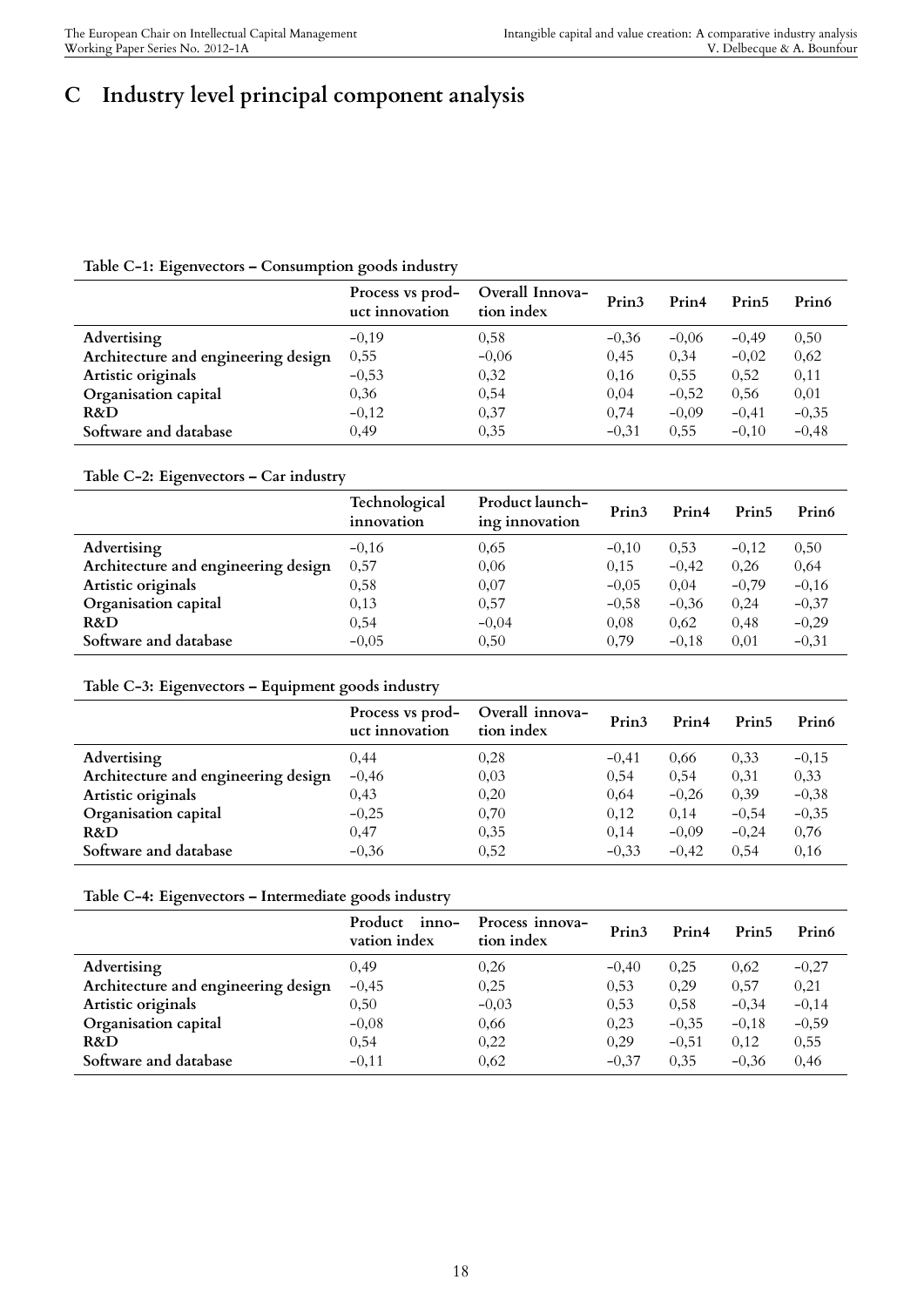### **Table C-5: Eigenvectors - Trade**

|                                     | Overall innova-<br>tion index | Image<br>and<br>communication<br>innovation | Prin <sub>3</sub> | Prin4   | Prin <sub>5</sub> | Prin <sub>6</sub> |
|-------------------------------------|-------------------------------|---------------------------------------------|-------------------|---------|-------------------|-------------------|
| Advertising                         | 0.45                          | 0,53                                        | 0.16              | $-0.51$ | 0,49              | 0,00              |
| Architecture and engineering design | 0,39                          | $-0.59$                                     | 0,45              | 0,31    | 0,45              | 0,00              |
| Artistic originals                  | $-0,39$                       | 0,51                                        | 0,61              | 0,45    | 0,08              | 0,00              |
| Organisation capital                | 0,53                          | 0,06                                        | 0.41              | $-0.05$ | $-0,74$           | 0,00              |
| R&D                                 | 0,00                          | 0,00                                        | 0.00              | 0,00    | 0,00              | 1,00              |
| Software and database               | 0.47                          | 0.34                                        | $-0.48$           | 0.66    | 0.05              | 0,00              |

### **Table C-6: Eigenvectors – Financial services**

|                                     | Overall innova-<br>tion index | Communication<br>index | Prin <sub>3</sub> | Prin4   | Prin <sub>5</sub> | Prin6 |
|-------------------------------------|-------------------------------|------------------------|-------------------|---------|-------------------|-------|
| Advertising                         | 0.38                          | 0,72                   | 0.26              | 0.53    | 0.00              | 0,00  |
| Architecture and engineering design | 0,40                          | $-0.69$                | 0.15              | 0,58    | 0,00              | 0,00  |
| Artistic originals                  | 0,00                          | 0,00                   | 0,00              | 0,00    | 1,00              | 0,00  |
| Organisation capital                | 0,60                          | $-0.05$                | 0,51              | $-0,61$ | 0,00              | 0,00  |
| R&D                                 | 0,00                          | 0,00                   | 0,00              | 0,00    | 0,00              | 1,00  |
| Software and database               | 0,58                          | 0,07                   | $-0.81$           | $-0.11$ | 0.00              | 0,00  |

### **Table C-7: Eigenvectors – Business services industry**

|                                     | Non R&D in-<br>novation | Image<br>and<br>communication<br>index | Prin <sub>3</sub> | Prin4   | Prin5   | Prin <sub>6</sub> |
|-------------------------------------|-------------------------|----------------------------------------|-------------------|---------|---------|-------------------|
| Advertising                         | 0.49                    | 0,24                                   | 0,27              | $-0.66$ | $-0,40$ | 0,16              |
| Architecture and engineering design | 0,47                    | $-0,07$                                | $-0,51$           | 0,37    | $-0.18$ | 0,59              |
| Artistic originals                  | 0,13                    | 0,72                                   | $-0,31$           | $-0,13$ | 0,60    | $-0,01$           |
| Organisation capital                | 0,57                    | 0,08                                   | 0,02              | 0,37    | $-0,13$ | $-0,71$           |
| R&D                                 | $-0,21$                 | 0,60                                   | 0,45              | 0,49    | $-0,32$ | 0,22              |
| Software and database               | 0.38                    | $-0,25$                                | 0.61              | 0.16    | 0.57    | 0,27              |

**Table C-8: Eigenvectors – Public administration**

|                                     | Non R&D in-<br>novation | Non<br>infrastructure-<br>related innova-<br>tion | Prin <sub>3</sub> | Prin4   | Prin <sub>5</sub> | Prin <sub>6</sub> |
|-------------------------------------|-------------------------|---------------------------------------------------|-------------------|---------|-------------------|-------------------|
| Advertising                         | 0,52                    | 0,20                                              | 0,03              | $-0,82$ | $-0,06$           | $-0,07$           |
| Architecture and engineering design | 0,41                    | $-0,41$                                           | 0,40              | 0,10    | 0,63              | 0,30              |
| Artistic originals                  | 0,23                    | 0,46                                              | 0,72              | 0,32    | $-0,30$           | $-0,12$           |
| Organisation capital                | 0,39                    | 0,43                                              | $-0,43$           | 0,33    | 0,45              | $-0,41$           |
| R&D                                 | $-0,25$                 | 0,61                                              | $-0,04$           | $-0.08$ | 0,27              | 0,69              |
| Software and database               | 0,54                    | $-0.11$                                           | $-0,36$           | 0,30    | $-0.48$           | 0,49              |